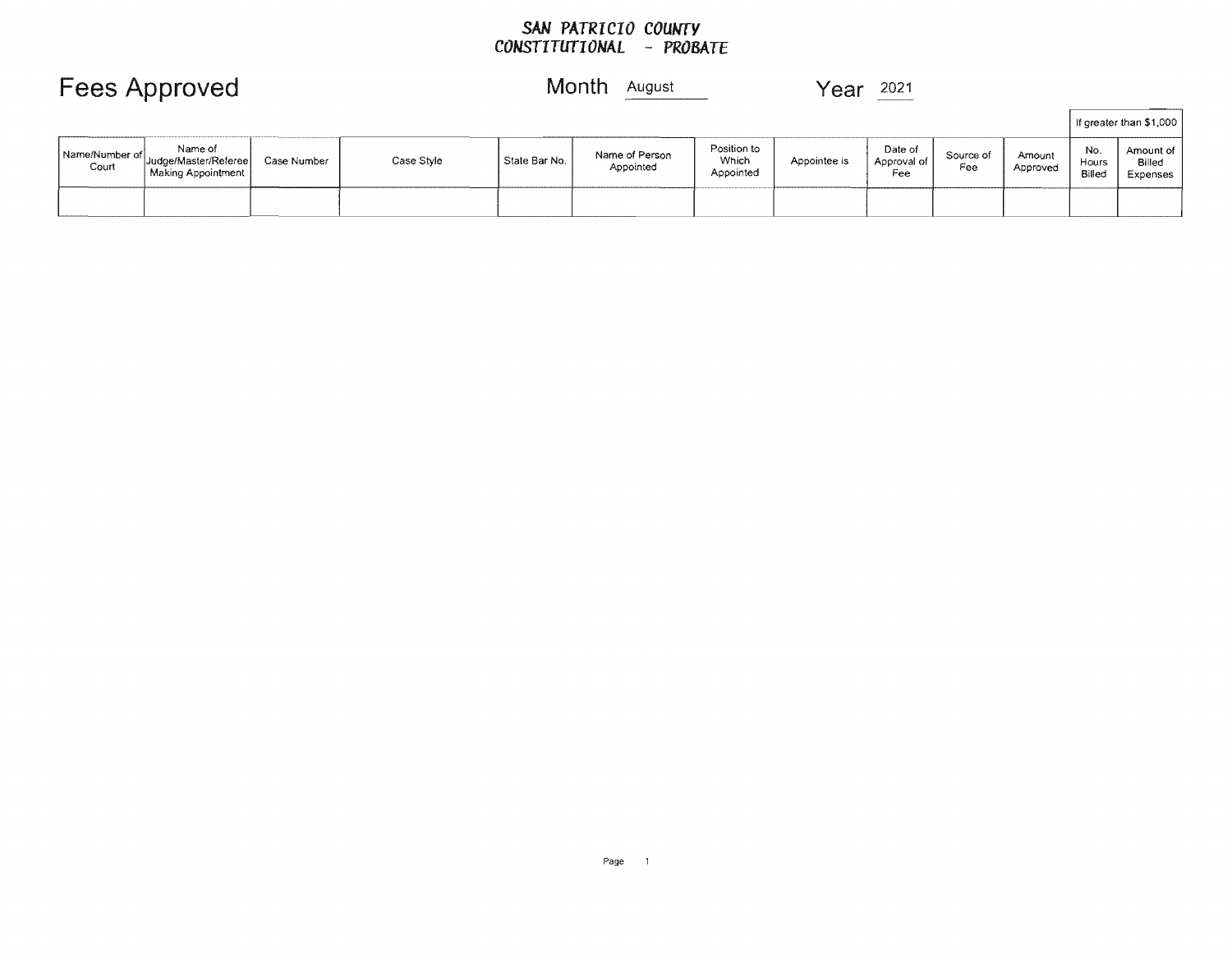#### *SAN PATRICIO COUNTY CONSTITUTIONAL* **-** *PROBATE*

# Appointments Approved Month **August** Year 2021

| Name/Number of<br>Court | Name of<br>Judge/Master/Referee<br>Making Appointment | Case Number | Case Style | State Bar No. | Name of Person<br>Appointed | Position to Which<br>Appointed | Appointee is | Date of<br>Appointment |
|-------------------------|-------------------------------------------------------|-------------|------------|---------------|-----------------------------|--------------------------------|--------------|------------------------|
|                         |                                                       |             |            |               |                             |                                |              |                        |

 $\sim 10^6$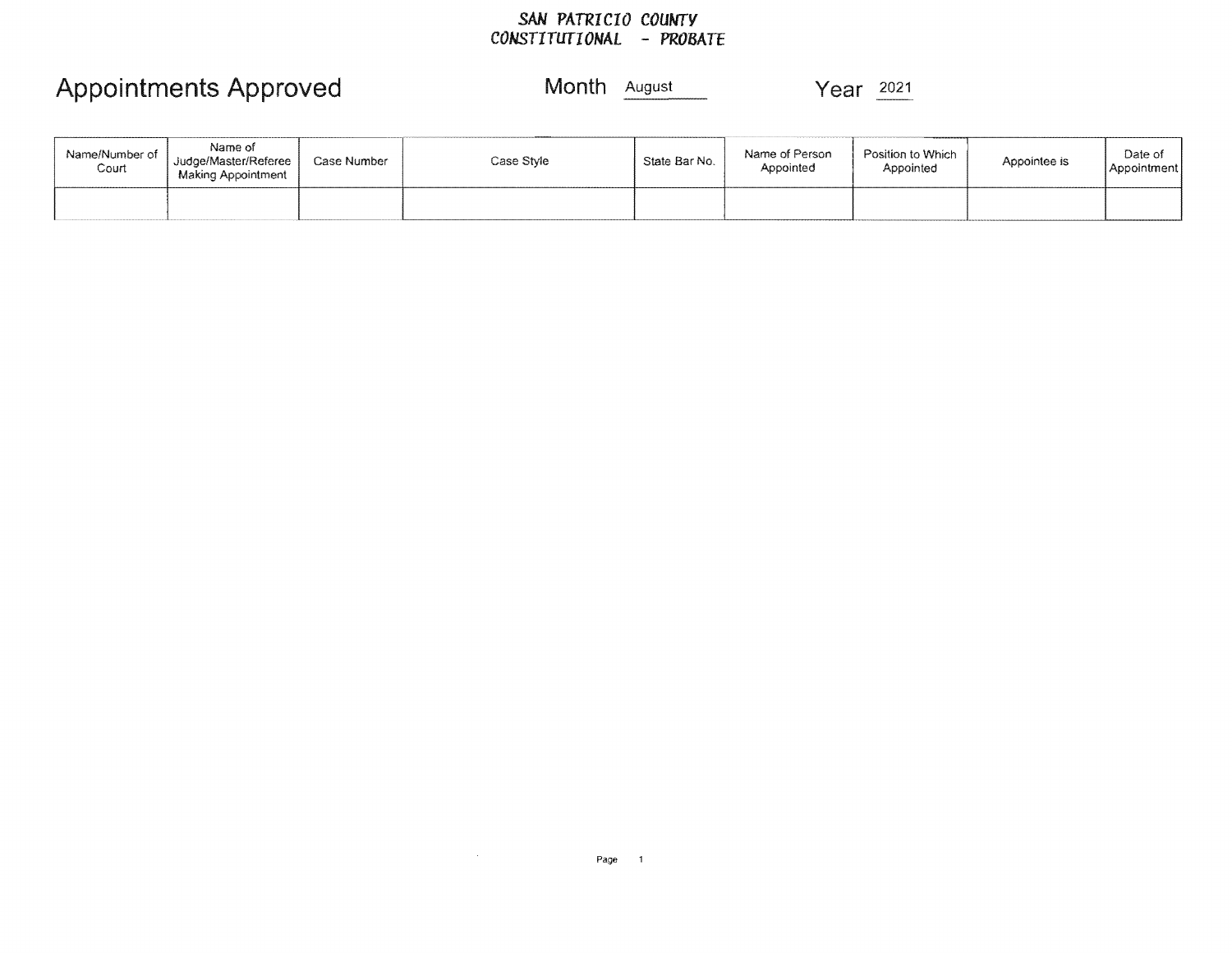### *SAN PATRICIO COUNTY CONSTITUTIONAL* **-** *CRIMINAL*

|                         |                                                         |             |            |               |                             |                                   |              |                               |                  |                    |                               | If greater than \$1,000                |
|-------------------------|---------------------------------------------------------|-------------|------------|---------------|-----------------------------|-----------------------------------|--------------|-------------------------------|------------------|--------------------|-------------------------------|----------------------------------------|
| Name/Number of<br>Court | Name of<br>" Judge/Master/Referee<br>Making Appointment | Case Number | Case Style | State Bar No. | Name of Person<br>Appointed | Position to<br>Which<br>Appointed | Appointee is | Date of<br>Approval of<br>Fee | Source of<br>Fee | Amount<br>Approved | No.<br>Hours<br><b>Billed</b> | Amount of<br><b>Billed</b><br>Expenses |
|                         |                                                         |             |            |               |                             |                                   |              |                               |                  |                    |                               |                                        |

# Fees Approved Month August Year 2021

 $\Delta$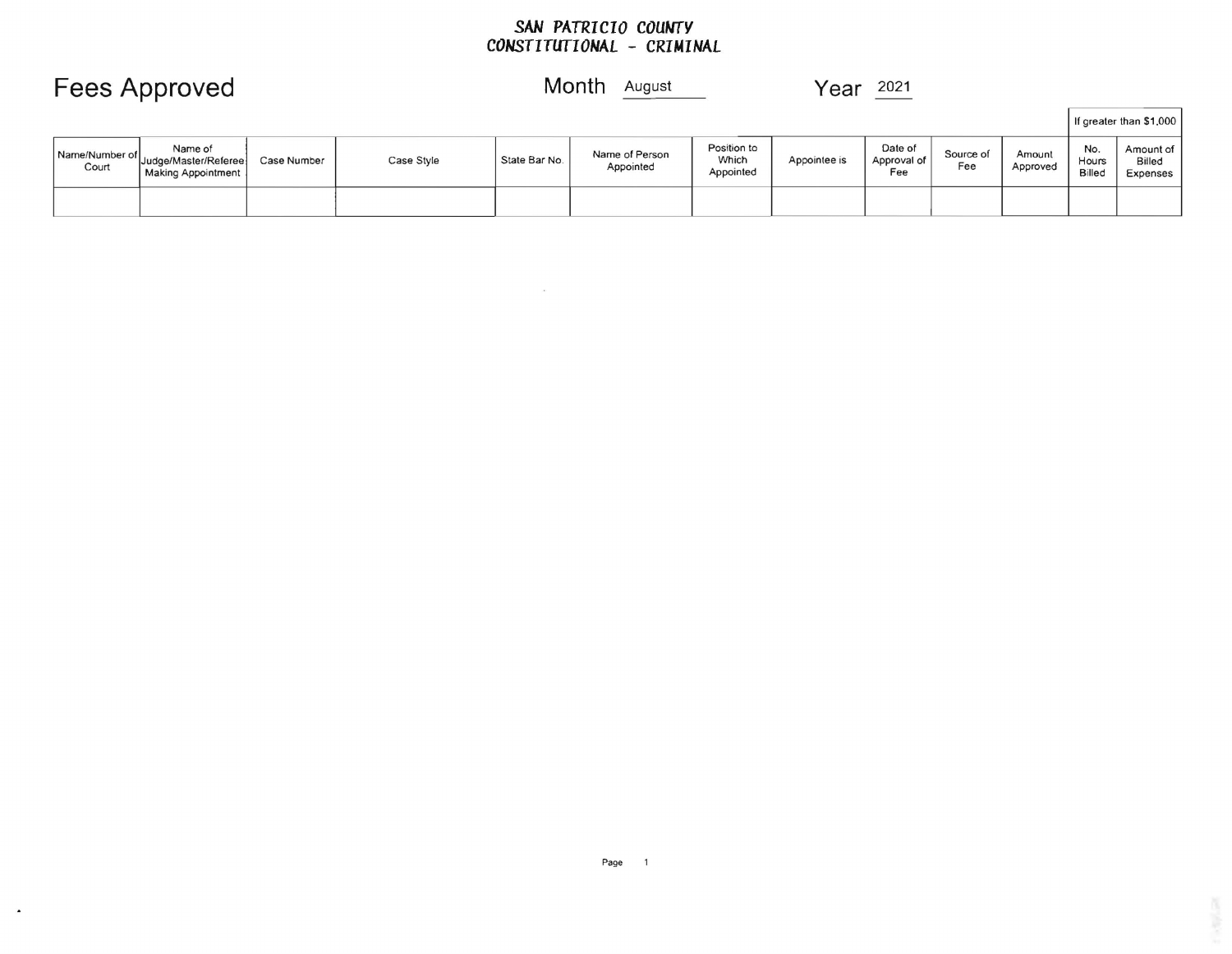#### *SAN CONSTITUTIONAL*

# Appointments Approved Month **August** 2021

 $\sim 100$ 

| Name/Number of<br>Court | Name of<br>Judge/Master/Referee<br>Making Appointment | Case Number | Case Style | State Bar No. | Name of Person<br>Appointed | Position to Which<br>Appointed | Appointee is | Date of<br>Appointment |
|-------------------------|-------------------------------------------------------|-------------|------------|---------------|-----------------------------|--------------------------------|--------------|------------------------|
|                         |                                                       |             |            |               |                             |                                |              |                        |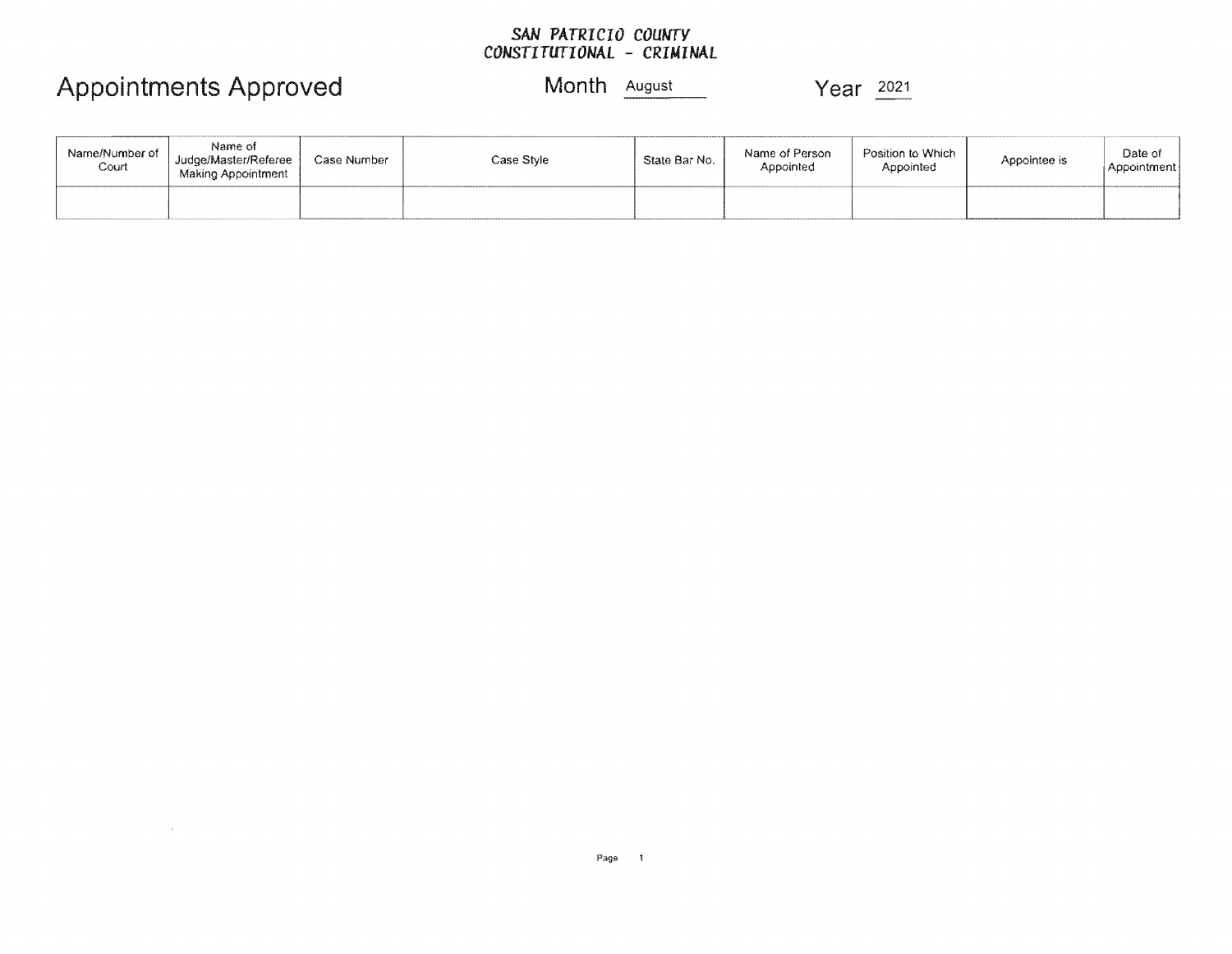### SAN *PATRICIO COUNTY CONSTITUTIONAL* - *CIVIL*

# Fees Approved Month August 2021

|                         |                                                       |             |            |               |                             |                                   |              |                               |                  |                    |                        | If greater than \$1,000         |
|-------------------------|-------------------------------------------------------|-------------|------------|---------------|-----------------------------|-----------------------------------|--------------|-------------------------------|------------------|--------------------|------------------------|---------------------------------|
| Name/Number of<br>Court | Name of<br>Judge/Master/Referee<br>Making Appointment | Case Number | Case Style | State Bar No. | Name of Person<br>Appointed | Position to<br>Which<br>Appointed | Appointee is | Date of<br>Approval of<br>Fee | Source of<br>Fee | Amount<br>Approved | No.<br>Hours<br>Billed | Amount of<br>Billed<br>Expenses |
|                         |                                                       |             |            |               |                             |                                   |              |                               |                  |                    |                        |                                 |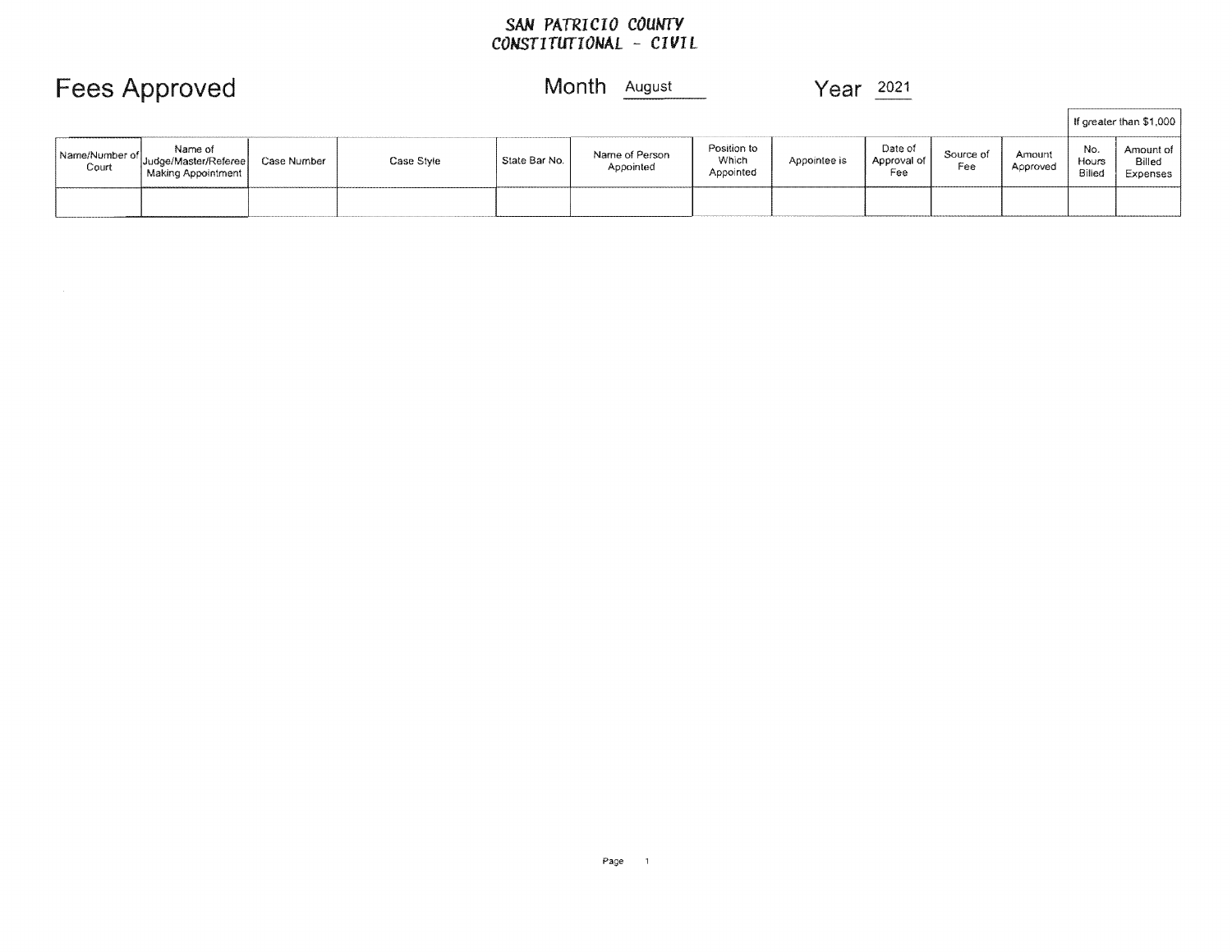### *SAN PATRICIO COUNTY CONSTITUTIONAL* - *CIVIL*

## Appointments Approved Month **August** Year 2021

| Name/Number of<br>Court | Name of<br>Judge/Master/Referee<br>Making Appointment | Case Number | Case Style | State Bar No. | Name of Person<br>Appointed | Position to Which<br>Appointed | Appointee is | Date of<br>Appointment i |
|-------------------------|-------------------------------------------------------|-------------|------------|---------------|-----------------------------|--------------------------------|--------------|--------------------------|
|                         |                                                       |             |            |               |                             |                                |              |                          |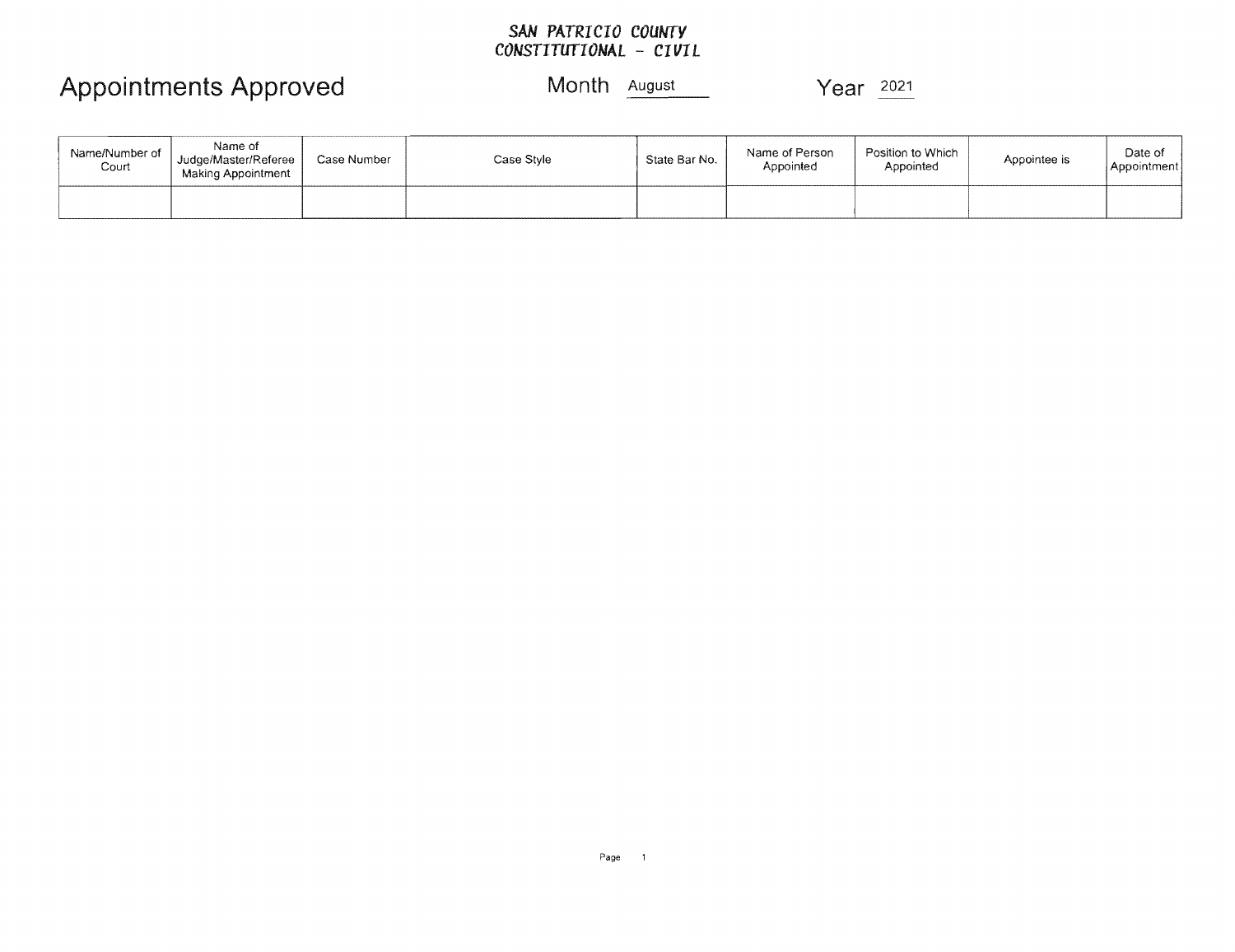#### **SAN** *PATRICIO STATUTORY* **-** *PROBATE*

|                         |                                                          |             |                                                               |               |                             |                                   |              |                               |                  |                    |                        | If greater than \$1,000           |
|-------------------------|----------------------------------------------------------|-------------|---------------------------------------------------------------|---------------|-----------------------------|-----------------------------------|--------------|-------------------------------|------------------|--------------------|------------------------|-----------------------------------|
| Name/Number of<br>Court | Name of<br>' Judge/Master/Referee <br>Making Appointment | Case Number | Case Style                                                    | State Bar No. | Name of Person<br>Appointed | Position to<br>Which<br>Appointed | Appointee is | Date of<br>Approval of<br>Fee | Source of<br>Fee | Amount<br>Approved | No.<br>Hours<br>Billed | Amount of 1<br>Billed<br>Expenses |
| County Court at<br>1Law | l Welborn, Elizabeth                                     | 21-PR-14540 | IN THE ESTATE OF BLANCA<br>HERLINDA TREVINO HALE.<br>DECEASED | 24100850      | <b>LEON, ROB</b>            | l Attornev<br>Ad-Litem            | Attorney     | 08/05/2021 Estate             |                  | \$400.00           |                        |                                   |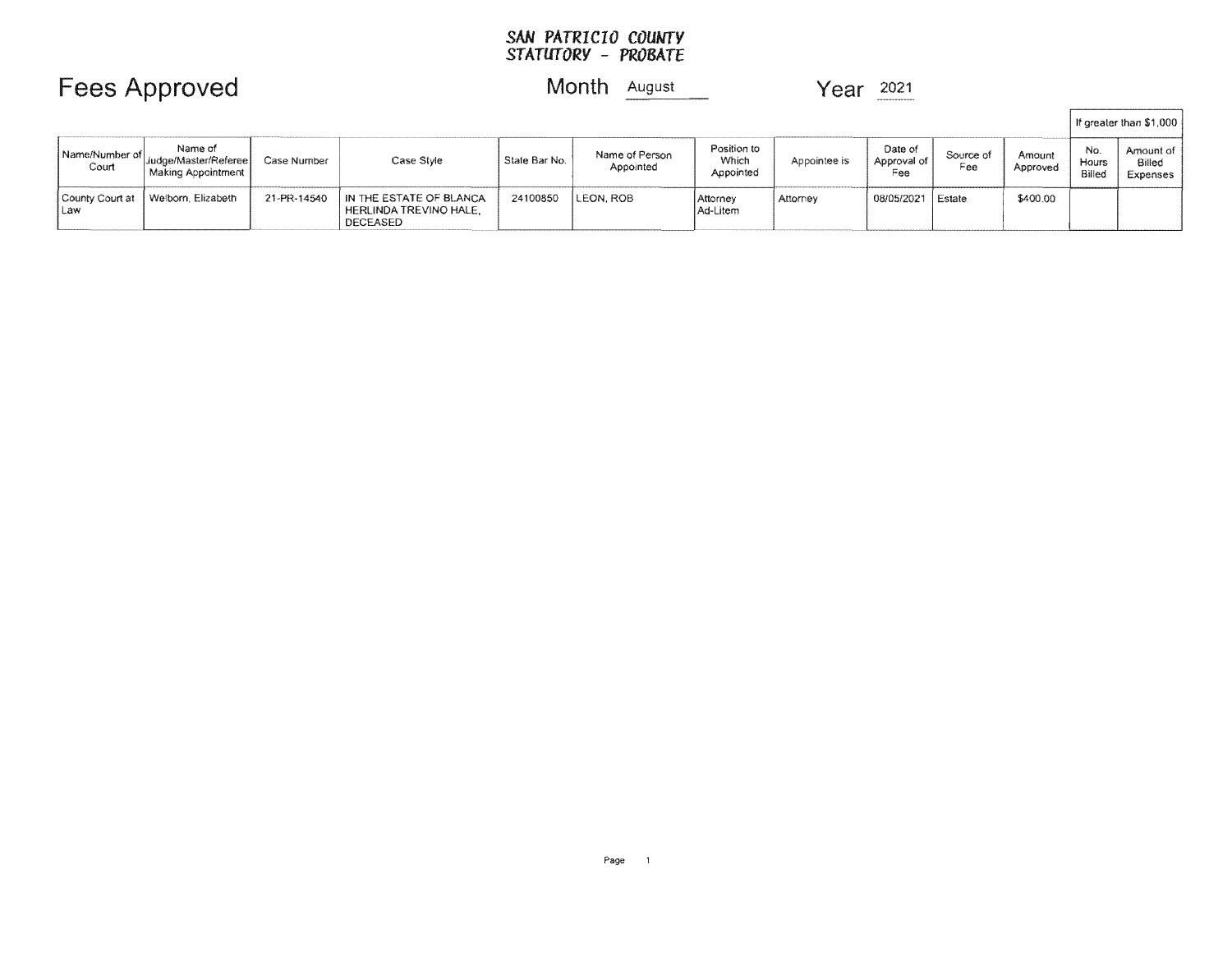# SAN PATRICIO COUNTY<br>STATUTORY - PROBATE

# Appointments Approved

Month August

Year 2021

| Name/Number of<br>Court  | Name of<br>Judge/Master/Referee<br><b>Making Appointment</b> | Case Number | Case Style                                                                    | State Bar No. | Name of Person<br>Appointed                                 | Position to Which<br>Appointed | Appointee is               | Date of<br>Appointment |
|--------------------------|--------------------------------------------------------------|-------------|-------------------------------------------------------------------------------|---------------|-------------------------------------------------------------|--------------------------------|----------------------------|------------------------|
| County Court at<br>Law   | Welborn, Elizabeth                                           | 21-PR-14540 | IN THE ESTATE OF BLANCA<br>HERLINDA TREVINO HALE,<br><b>DECEASED</b>          |               | HALE,<br><b>CHRISTOPHER LEE</b>                             | Executor                       | Friend or Family<br>Member | 08/05/2021             |
| County Court at<br>Law   | Welborn. Elizabeth                                           | 21-PR-14567 | IN THE ESTATE OF MARIA ADELA<br>TORRES HERNANDEZ, DECEASED                    |               | <b>GARCIA, OLIVIA</b>                                       | Executor                       | Friend or Family<br>Member | 08/10/2021             |
| County Court at<br>Law   | Welborn, Elizabeth                                           | 12187       | IN THE ESTATE OF RODOLFO M.<br><b>DELEON</b>                                  |               | DELEON, JOHN<br><b>MICHAEL</b>                              | Executor                       | Friend or Family<br>Member | 08/10/2021             |
| County Court at<br>Law   | Welborn, Elizabeth                                           | 21-PR-14563 | IN THE ESTATE OF KATHRYN A.<br>CROWDER, DECEASED                              |               | ROLLINS, CHARLES                                            | Executor                       | Friend or Family<br>Member | 08/10/2021             |
| County Court at<br>Law   | Welborn, Elizabeth                                           | 21-PR-14562 | IN THE ESTATE OF SYLVIA RUNTE<br>EVERETTE, DECEASED                           |               | EVERETT, PAUL<br><b>ANDREW</b>                              | Executor                       | Friend or Family<br>Member | 08/10/2021             |
| County Court at<br>Law   | Welborn, Elizabeth                                           | 21-PR-14573 | IN THE ESTATE OF JOHN CHARLES<br>CLARK, DECEASED                              |               | CLARK, MARY<br>ELIZABETH                                    | Executor                       | Friend or Family<br>Member | 08/10/2021             |
| County Court at<br>Law   | Welborn, Elizabeth                                           | 21-PR-14469 | IN THE ESTATE OF EMMA JO<br>OTWELL, DECEASED                                  |               | OTWELL SR.,<br><b>TERRY LYNDELL</b>                         | Executor                       | Friend or Family<br>Member | 08/10/2021             |
| County Court at<br>Law   | Welborn, Elizabeth                                           | 21-PR-14574 | IN THE ESTATE OF INEZ GILDEN.<br>DECEASED                                     |               | GILDEN JR., EDDIE<br>S.                                     | Executor                       | Friend or Family<br>Member | 08/17/2021             |
| County Court at<br>Law   | Welborn, Elizabeth                                           | 21-PR-14548 | IN THE ESTATE OF ROSA SUE<br>BRINKOETER, DECEASED                             |               | <b>KELSEY, COLINDA</b><br><b>BRINKOETER</b>                 | Executor                       | Friend or Family<br>Member | 08/24/2021             |
| County Court at<br>Law   | Welborn, Elizabeth                                           | 21-PR-14513 | IN THE ESTATE OF EPIFANIO R.<br>PEREZ, SR., DECEASED                          |               | <b>GOMEZ, VERONICA</b>                                      | Executor                       | Friend or Family<br>Member | 08/24/2021             |
| County Court at<br>l Law | Welborn, Elizabeth                                           | 21-PR-14534 | IN THE ESTATE OF HEATHER ANN<br>VENTO A/K/A HEATHER VENTO,<br><b>DECEASED</b> |               | <b>VENTO A/K/A KEVIN</b><br>J. VENTO SR.,<br><b>KEVIN J</b> | Executor                       | Friend or Family<br>Member | 08/24/2021             |
| County Court at<br>l Law | Welborn, Elizabeth                                           | 21-PR-14576 | IN THE ESTATE OF JULIA SOFIA K.<br>GARCIA, DECEASED                           |               | <b>GARCIA, CARLOS E</b>                                     | Executor                       | Friend or Family<br>Member | 08/24/2021             |
| County Court at<br>Law   | Welborn, Elizabeth                                           | 21-PR-14565 | IN THE ESTATE OF IRMA BARBARA<br>CLARK. DECEASED                              |               | DENNEY.<br><b>HANNELORE</b>                                 | Executor                       | Friend or Family<br>Member | 08/24/2021             |
| County Court at<br>Law   | Welborn, Elizabeth                                           | 11141       | IN THE MATTER OF THE ESTATE OF<br>TAYLOR, CLARA STRUM                         |               | MORRISON, JACK                                              | Executor                       | Friend or Family<br>Member | 08/30/2021             |
| County Court at<br>Law   | Welborn, Elizabeth                                           | 21-PR-14581 | IN THE ESTATE OF<br>VIRGINIA ANN BENYS, DECEASED                              |               | <b>BENYS, CHARLES</b><br>LEE                                | Executor                       | Friend or Family<br>Member | 08/30/2021             |
| County Court at<br>Law   | Welborn, Elizabeth                                           | 21-PR-14578 | IN THE ESTATE OF LOLA MAE<br>MINSON AKERS, DECEASED                           |               | JENSEN, CARL RAY                                            | Executor                       | Friend or Family<br>Member | 08/30/2021             |
| County Court at<br>Law   | Welborn, Elizabeth                                           | 21-PR-14556 | IN THE ESTATE OF SAMMY WAYNE<br>VINCENT, DECEASED                             |               | VINCENT, COLLEEN<br><b>KAY</b>                              | Executor                       | Friend or Family<br>Member | 08/30/2021             |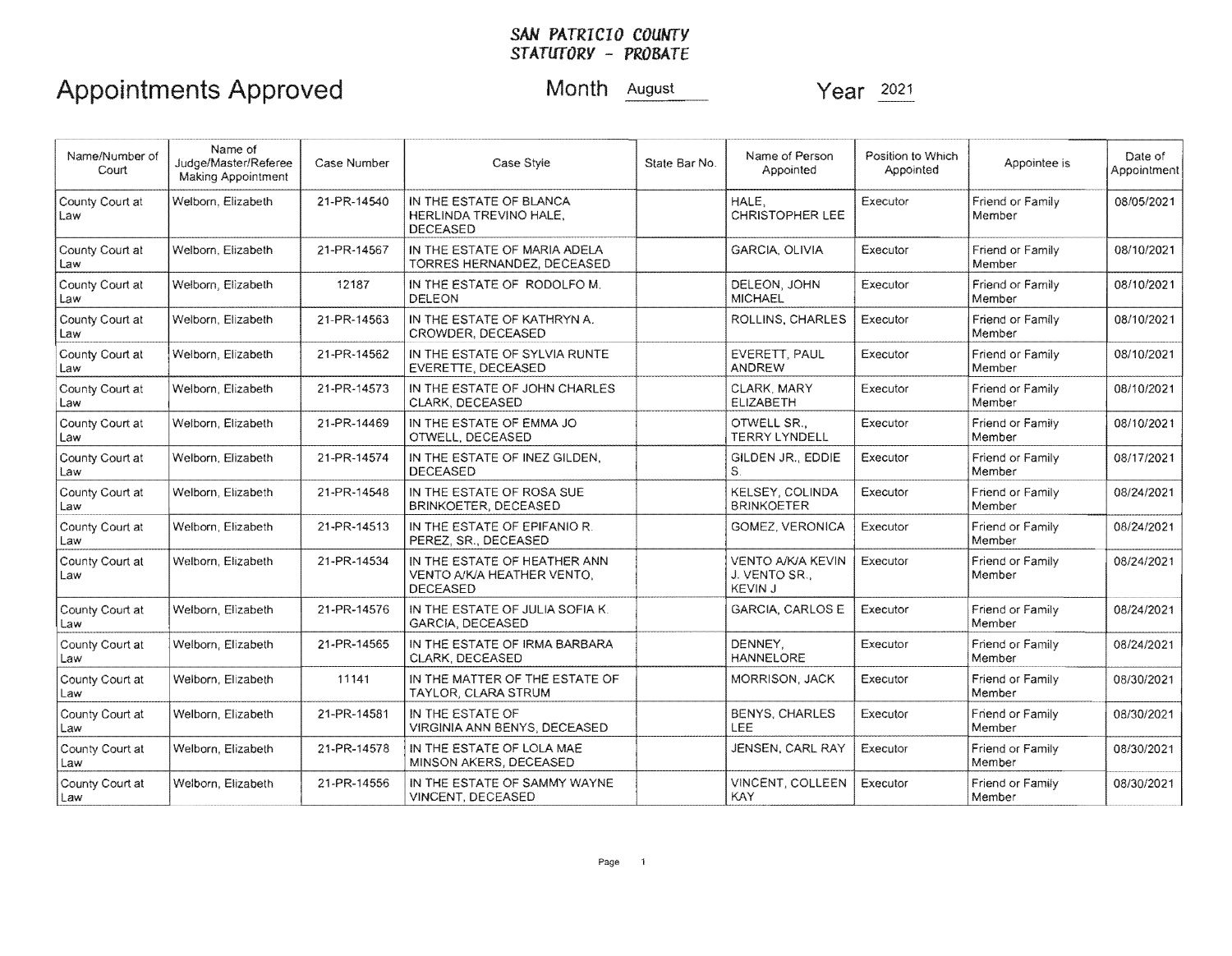#### SAN *PATRICIO STATUTORY* - *PROBATE*

## Appointments Approved Month August 2021

| Name/Number of<br>Court  | Name of<br>Judge/Master/Referee<br>Making Appointment | Case Number | Case Style                                                                                    | State Bar No. | Name of Person<br>Appointed | Position to Which<br>Appointed | Appointee is               | Date of<br>Appointment |
|--------------------------|-------------------------------------------------------|-------------|-----------------------------------------------------------------------------------------------|---------------|-----------------------------|--------------------------------|----------------------------|------------------------|
| County Court at<br>l Law | Welborn, Elizabeth                                    | 21-PR-14544 | IN THE ESTATE OF<br>I HAROLD N. WINSAUER A/K/A HAROLD.<br>I NELSON WINSAUER, SR.,<br>DECEASED |               | WINSAUER, TY<br><b>PAUL</b> | . Executor                     | Friend or Family<br>Member | 08/30/2021             |
| County Court at<br>I Law | Welborn, Elizabeth                                    | 21-PR-14579 | IN THE ESTATE OF WILEY J.<br>ANDERSON, SR., DECEASED                                          |               | ANDERSON.<br>YVONNE C       | Executor                       | Friend or Family<br>Member | 08/30/2021             |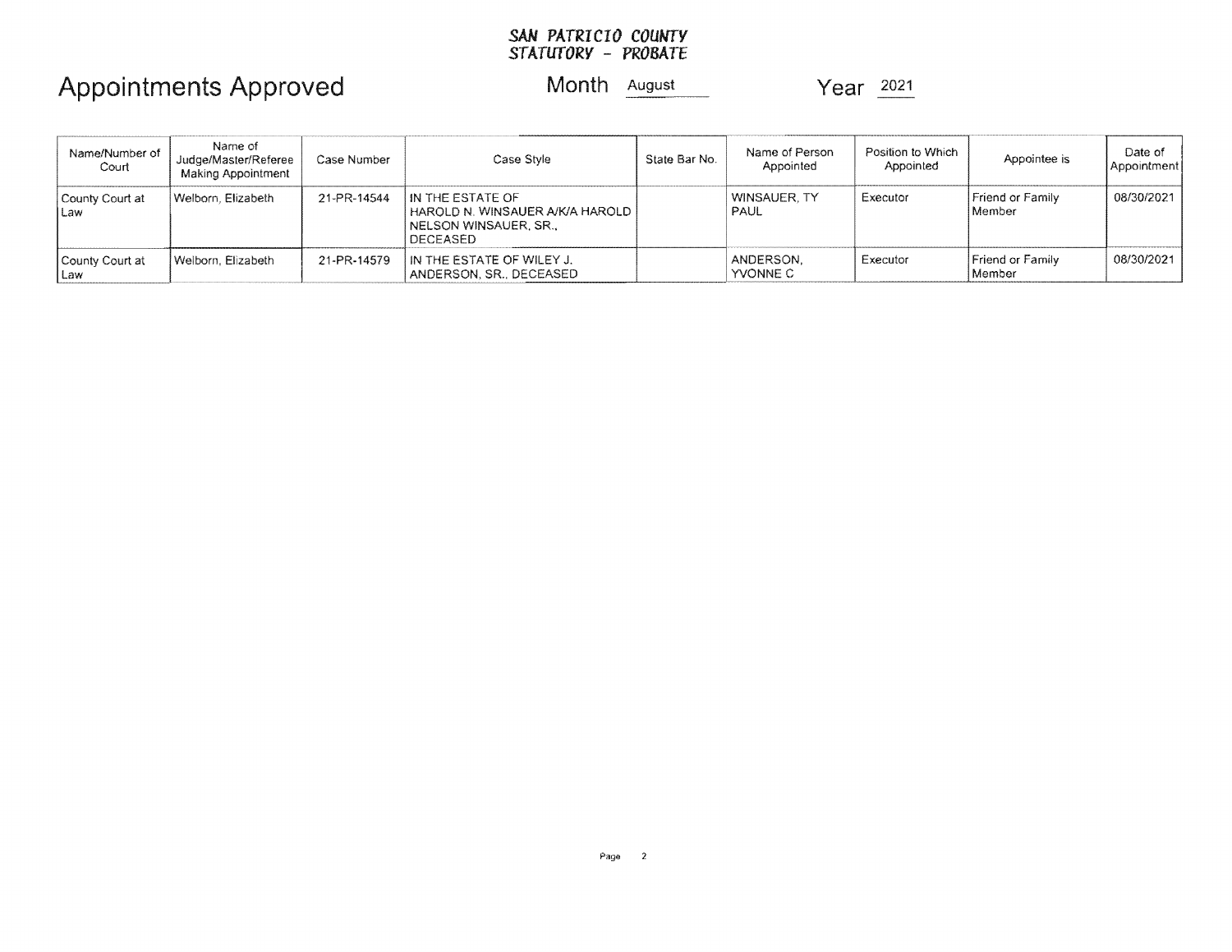|                         |                                                       |             |                                                   |               |                                    |                                   |              |                               |                  |                    |                               | If greater than \$1,000         |
|-------------------------|-------------------------------------------------------|-------------|---------------------------------------------------|---------------|------------------------------------|-----------------------------------|--------------|-------------------------------|------------------|--------------------|-------------------------------|---------------------------------|
| Name/Number of<br>Court | Name of<br>Judge/Master/Referee<br>Making Appointment | Case Number | Case Style                                        | State Bar No. | Name of Person<br>Appointed        | Position to<br>Which<br>Appointed | Appointee is | Date of<br>Approval of<br>Fee | Source of<br>Fee | Amount<br>Approved | No.<br>Hours<br><b>Billed</b> | Amount of<br>Billed<br>Expenses |
| County Court at<br>Law  | Welborn, Elizabeth                                    | 20-CR-86052 | THE STATE OF TEXAS VS.<br><b>SIMON SOLIS</b>      | 24100850      | LEON. ROB                          | Attomey                           | Attorney     | 08/02/2021                    | County           | \$435.00           |                               |                                 |
| County Court at<br>Law  | Welbom, Elizabeth                                     | 19-CR-85783 | THE STATE OF TEXAS VS.<br>MICHAEL MCELHENNEY      | 24074124      | DEFRATUS.<br><b>DOUGLAS K</b>      | Attomey                           | Attorney     | 08/09/2021                    | County           | \$930.00           |                               |                                 |
| County Court at<br>Law  | Welborn, Elizabeth                                    | 20-CR-86430 | THE STATE OF TEXAS VS.<br>RAYMUNDO VASQUEZ        | 24029760      | PALACIOS, ANDREW                   | Attomey                           | Attorney     | 08/09/2021                    | County           | \$455.00           |                               |                                 |
| County Court at<br>Law  | Welborn, Elizabeth                                    | 20-CR-86203 | THE STATE OF TEXAS VS.<br>ADRIAN GONZALEZ         | 24100850      | LEON. ROB                          | Attorney                          | Attorney     | 08/09/2021                    | County           | \$320.00           |                               |                                 |
| County Court at<br>Law  | Welborn, Elizabeth                                    | 20-CR-86345 | THE STATE OF TEXAS VS.<br>STEPHEN MONROE          | 24000681      | MADRIGAL, MELISSA<br>К             | Attorney                          | Attorney     | 08/09/2021                    | County           | \$505.00           |                               |                                 |
| County Court at<br>Law  | Welbom, Elizabeth                                     | 18-CR-83466 | THE STATE OF TEXAS VS.<br>JONATHAN RODRIGUEZ      | 24000681      | MADRIGAL, MELISSA<br>к             | Attorney                          | Attorney     | 08/09/2021                    | County           | \$237.50           |                               |                                 |
| County Court at<br>Law  | Welborn, Elizabeth                                    | 20-CR-86895 | THE STATE OF TEXAS VS.<br>JONATHAN RODRIGUEZ      | 24000681      | MADRIGAL, MELISSA                  | Attomey                           | Attorney     | 08/09/2021                    | County           | \$237.50           |                               |                                 |
| County Court at<br>Law  | Welborn, Elizabeth                                    | 20-CR-86902 | THE STATE OF TEXAS VS.<br>JONATHAN RODRIGUEZ      | 24000681      | MADRIGAL, MELISSA<br>к             | Attorney                          | Attorney     | 08/09/2021                    | County           | \$250.00           |                               |                                 |
| County Court at<br>Law  | Welborn, Elizabeth                                    | 20-CR-86372 | THE STATE OF TEXAS VS.<br>LARRY ARNOLD, Jr.       | 24000681      | MADRIGAL, MELISSA<br>ĸ             | Attorney                          | Attorney     | 08/09/2021                    | County           | \$520.00           |                               |                                 |
| County Court at<br>Law  | Welbom, Elizabeth                                     | 20-CR-87182 | THE STATE OF TEXAS VS.<br>AMENDIUES ROBLES        | 00792897      | VILLARREAL-<br>KUCHTA, MICHELLE R  | Attorney                          | Attorney     | 08/09/2021                    | County           | \$917.50           |                               |                                 |
| County Court at<br>Law  | Welbom, Elizabeth                                     | 20-CR-87183 | THE STATE OF TEXAS VS.<br>AMENDIUES ROBLES        | 00792897      | VILLARREAL-<br>KUCHTA, MICHELLE R  | Attornev                          | Attorney     | 08/09/2021                    | County           | \$917.50           |                               |                                 |
| County Court at<br>Law  | Welborn, Elizabeth                                    | 20-CR-87186 | THE STATE OF TEXAS VS.<br>AMENDIUES ROBLES        | 00792897      | VILLARREAL-<br>KUCHTA, MICHELLE R  | Attorney                          | Attorney     | 08/09/2021                    | County           | \$917.50           |                               |                                 |
| County Court at<br>Law  | Welborn, Elizabeth                                    | 20-CR-87187 | THE STATE OF TEXAS VS.<br>AMENDIUES ROBLES        | 00792897      | VII LARREAL-<br>KUCHTA, MICHELLE R | Attorney                          | Attorney     | 08/09/2021                    | County           | \$917.50           |                               |                                 |
| County Court at<br>Law  | Welborn, Elizabeth                                    | 20-CR-87108 | THE STATE OF TEXAS VS.<br><b>NOE SALINAS</b>      | 24000681      | MADRIGAL, MELISSA                  | Attorney                          | Attorney     | 08/09/2021                    | County           | \$27.50            |                               |                                 |
| County Court at<br>Law  | Welborn, Elizabeth                                    | 20-CR-87391 | THE STATE OF TEXAS VS.<br>FERNANDO BENTANCUR, III | 24000681      | MADRIGAL, MELISSA<br>κ             | Attorney                          | Attorney     | 08/09/2021                    | County           | \$260.00           |                               |                                 |
| County Court at<br>Law  | Welborn, Elizabeth                                    | 20-CR-87605 | THE STATE OF TEXAS VS.<br>AHMAD SALONE            | 24029760      | PALACIOS, ANDREW                   | Attorney                          | Attorney     | 08/09/2021                    | County           | \$387.50           |                               |                                 |
| County Court at<br>Law  | Welborn, Elizabeth                                    | 21-CR-87822 | THE STATE OF TEXAS VS.<br>DAVID GOMEZ             | 24074124      | DEFRATUS.<br><b>DOUGLAS K</b>      | Attorney                          | Attorney     | 08/09/2021                    | County           | \$590.00           |                               |                                 |
| County Court at<br>Law  | Welborn, Elizabeth                                    | 20-CR-87430 | THE STATE OF TEXAS VS.<br>VANITY SYMPSON          | 24000681      | MADRIGAL, MELISSA<br>κ             | Attorney                          | Attorney     | 08/09/2021                    | County           | \$290.00           |                               |                                 |
| County Court at<br>Law  | Welborn, Elizabeth                                    | 21-CR-87886 | THE STATE OF TEXAS VS.<br>FERNANDO BENTANCUR, III | 24000681      | MADRIGAL, MELISSA                  | Attorney                          | Attorney     | 08/09/2021                    | County           | \$260.00           |                               |                                 |
| County Court at<br>Law  | Welborn, Elizabeth                                    | 21-CR-87997 | THE STATE OF TEXAS VS.<br>OSCAR VELA              | 24029760      | PALACIOS, ANDREW                   | Attorney                          | Attorney     | 08/09/2021                    | County           | \$300.00           |                               |                                 |
| County Court at<br>Law  | Welborn, Elizabeth                                    | 21-CR-88084 | THE STATE OF TEXAS VS.<br><b>GAUDENCIO GARCIA</b> | 24029760      | PALACIOS, ANDREW                   | Attorney                          | Attorney     | 08/09/2021                    | County           | \$215.00           |                               |                                 |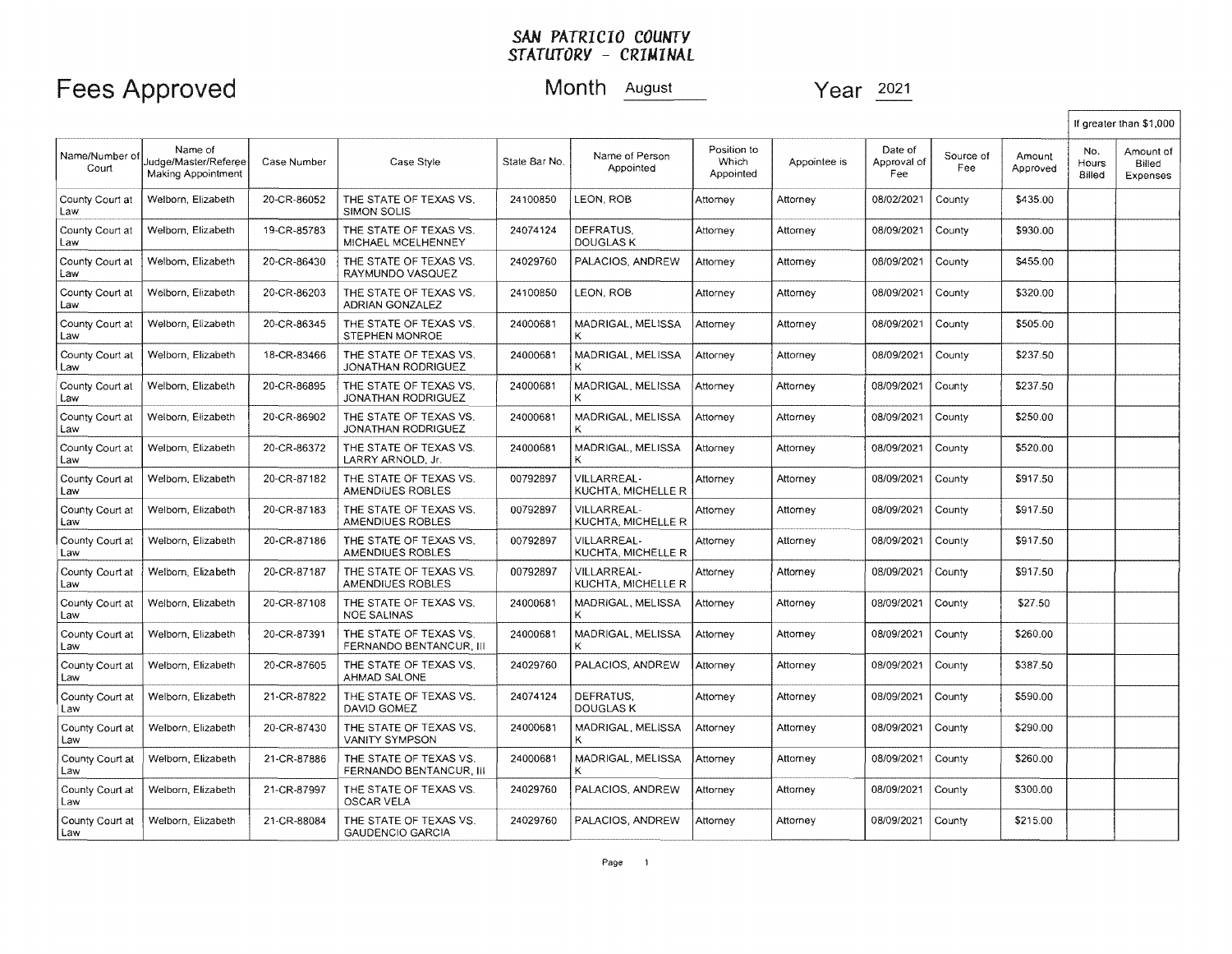|                        |                                                       |             |                                                   |               |                                   |                                   |              |                               |                  |                    |                        | If greater than \$1,000         |
|------------------------|-------------------------------------------------------|-------------|---------------------------------------------------|---------------|-----------------------------------|-----------------------------------|--------------|-------------------------------|------------------|--------------------|------------------------|---------------------------------|
| Name/Number o<br>Court | Name of<br>Judge/Master/Referee<br>Making Appointment | Case Number | Case Style                                        | State Bar No. | Name of Person<br>Appointed       | Position to<br>Which<br>Appointed | Appointee is | Date of<br>Approval of<br>Fee | Source of<br>Fee | Amount<br>Approved | No.<br>Hours<br>Billed | Amount of<br>Billed<br>Expenses |
| County Court at<br>Law | Welborn, Elizabeth                                    | 21-CR-88146 | THE STATE OF TEXAS VS.<br><b>VALISA STEEL</b>     | 24000681      | <b>MADRIGAL, MELISSA</b><br>к     | Attorney                          | Attorney     | 08/09/2021                    | County           | \$335.00           |                        |                                 |
| County Court at<br>Law | Welborn, Elizabeth                                    | 21-CR-88630 | THE STATE OF TEXAS VS.<br><b>VICTOR DOMINGUEZ</b> | 24029760      | PALACIOS, ANDREW                  | Attomev                           | Attorney     | 08/09/2021                    | County           | \$242.50           |                        |                                 |
| County Court at<br>Law | Welborn, Elizabeth                                    | 19-CR-85651 | THE STATE OF TEXAS VS.<br>SAMUEL MORENO           | 00792897      | VILLARREAL-<br>KUCHTA, MICHELLE R | Attomey                           | Attomey      | 08/16/2021                    | County           | \$1,015.00         | 14.00                  | 1015.00                         |
| County Court at<br>Law | Welborn, Elizabeth                                    | 20-CR-86365 | THE STATE OF TEXAS VS.<br>NICHOLAS GONZALES       | 00792897      | VILLARREAL-<br>KUCHTA, MICHELLE R | Attornev                          | Attorney     | 08/16/2021                    | County           | \$1,427.50         | 19.75                  | 1427.50                         |
| County Court at<br>Law | Welborn, Elizabeth                                    | 20-CR-86432 | THE STATE OF TEXAS VS.<br><b>MARCOS GARCIA</b>    | 24000681      | MADRIGAL, MELISSA<br>κ            | Attomey                           | Attomey      | 08/16/2021                    | County           | \$450.00           |                        |                                 |
| County Court at<br>Law | Welborn, Elizabeth                                    | 20-CR-87151 | THE STATE OF TEXAS VS.<br>ROBERT CARTER           | 00794698      | STOLLEY, MARK W.                  | Attorney                          | Attorney     | 08/16/2021                    | County           | \$487.50           |                        |                                 |
| County Court at<br>Law | Welbom, Elizabeth                                     | 20-CR-86992 | THE STATE OF TEXAS VS.<br>PAUL AUTIN              | 24000681      | MADRIGAL, MELISSA                 | Attorney                          | Attorney     | 08/16/2021                    | County           | \$415.00           |                        |                                 |
| County Court at<br>Law | Welbom, Elizabeth                                     | 20-CR-87583 | THE STATE OF TEXAS VS.<br>RAYMOND DUNLAP          | 00798181      | FLYNN, ROBERT                     | Attorney                          | Attorney     | 08/16/2021                    | County           | \$392.50           |                        |                                 |
| County Court at<br>Law | Welborn, Elizabeth                                    | 21-CR-87787 | THE STATE OF TEXAS VS.<br><b>CHRISTINA PEREZ</b>  | 24100850      | LEON, ROB                         | Attorney                          | Attorney     | 08/16/2021                    | County           | \$320.00           |                        |                                 |
| County Court at<br>Law | Welborn, Elizabeth                                    | 21-CR-87864 | THE STATE OF TEXAS VS.<br><b>DEREK GARCIA</b>     | 24000681      | MADRIGAL, MELISSA<br>к            | Attorney                          | Attorney     | 08/16/2021                    | County           | \$505.00           |                        |                                 |
| County Court at<br>Law | Welbom, Elizabeth                                     | 21-CR-87786 | THE STATE OF TEXAS VS.<br><b>DONNY FARROW</b>     | 00798181      | FLYNN, ROBERT                     | Attorney                          | Attorney     | 08/16/2021                    | County           | \$702.50           |                        |                                 |
| County Court at<br>Law | Welborn, Elizabeth                                    | 21-CR-87869 | THE STATE OF TEXAS VS.<br><b>CHARLES GUERRERO</b> | 00794698      | STOLLEY, MARK W.                  | Attorney                          | Attorney     | 08/16/2021                    | County           | \$405.00           |                        |                                 |
| County Court at<br>Law | Welborn, Elizabeth                                    | 21-CR-88002 | THE STATE OF TEXAS VS.<br>CHEYENNE HOGUE          | 00794698      | STOLLEY, MARK W.                  | Attorney                          | Attorney     | 08/16/2021                    | County           | \$282.50           |                        |                                 |
| County Court at<br>Law | Welbom, Elizabeth                                     | 20-CR-87628 | THE STATE OF TEXAS VS.<br>CHRISTOPHER DOTSON, Jr. | 00792897      | VILLARREAL-<br>KUCHTA, MICHELLE R | Attorney                          | Attorney     | 08/16/2021                    | County           | \$747.50           |                        |                                 |
| County Court at<br>Law | Welborn, Elizabeth                                    | 21-CR-88190 | THE STATE OF TEXAS VS.<br>AALYIAH MARTINEZ        | 00798181      | FLYNN, ROBERT                     | Attorney                          | Attorney     | 08/16/2021                    | County           | \$150.00           |                        |                                 |
| County Court at<br>Law | Welborn, Elizabeth                                    | 21-CR-88191 | THE STATE OF TEXAS VS.<br>AALYIAH MARTINEZ        | 00798181      | FLYNN, ROBERT                     | Attorney                          | Attomey      | 08/16/2021                    | County           | \$150.00           |                        |                                 |
| County Court at<br>Law | Welborn, Elizabeth                                    | 19-CR-85193 | THE STATE OF TEXAS VS.<br><b>JAMES ROBLES</b>     | 00792897      | VILLARREAL-<br>KUCHTA, MICHELLE R | Attorney                          | Attomey      | 08/16/2021                    | County           | \$470.00           |                        |                                 |
| County Court at<br>Law | Welborn, Elizabeth                                    | 19-CR-85194 | THE STATE OF TEXAS VS.<br><b>JAMES ROBLES</b>     | 00792897      | VILLARREAL-<br>KUCHTA, MICHELLE R | Attorney                          | Attorney     | 08/16/2021                    | County           | \$470.00           |                        |                                 |
| County Court at<br>Law | Welbom, Elizabeth                                     | 18-CR-82991 | THE STATE OF TEXAS VS.<br><b>DILLON CLIFTON</b>   | 24074124      | DEFRATUS.<br>DOUGLAS K            | Attorney                          | Attorney     | 08/16/2021                    | County           | \$580.00           |                        |                                 |
| County Court at<br>Law | Welborn, Elizabeth                                    | 20-CR-86059 | THE STATE OF TEXAS VS.<br>ANGELITA BELTRAN        | 00798181      | FLYNN, ROBERT                     | Attorney                          | Attomey      | 08/16/2021                    | County           | \$300.00           |                        |                                 |
| County Court at<br>Law | Welborn, Elizabeth                                    | 19-CR-85062 | THE STATE OF TEXAS VS.<br>SANTOS AREVALO          | 00798181      | <b>FLYNN, ROBERT</b>              | Attorney                          | Attomey      | 08/16/2021                    | County           | \$512.50           |                        |                                 |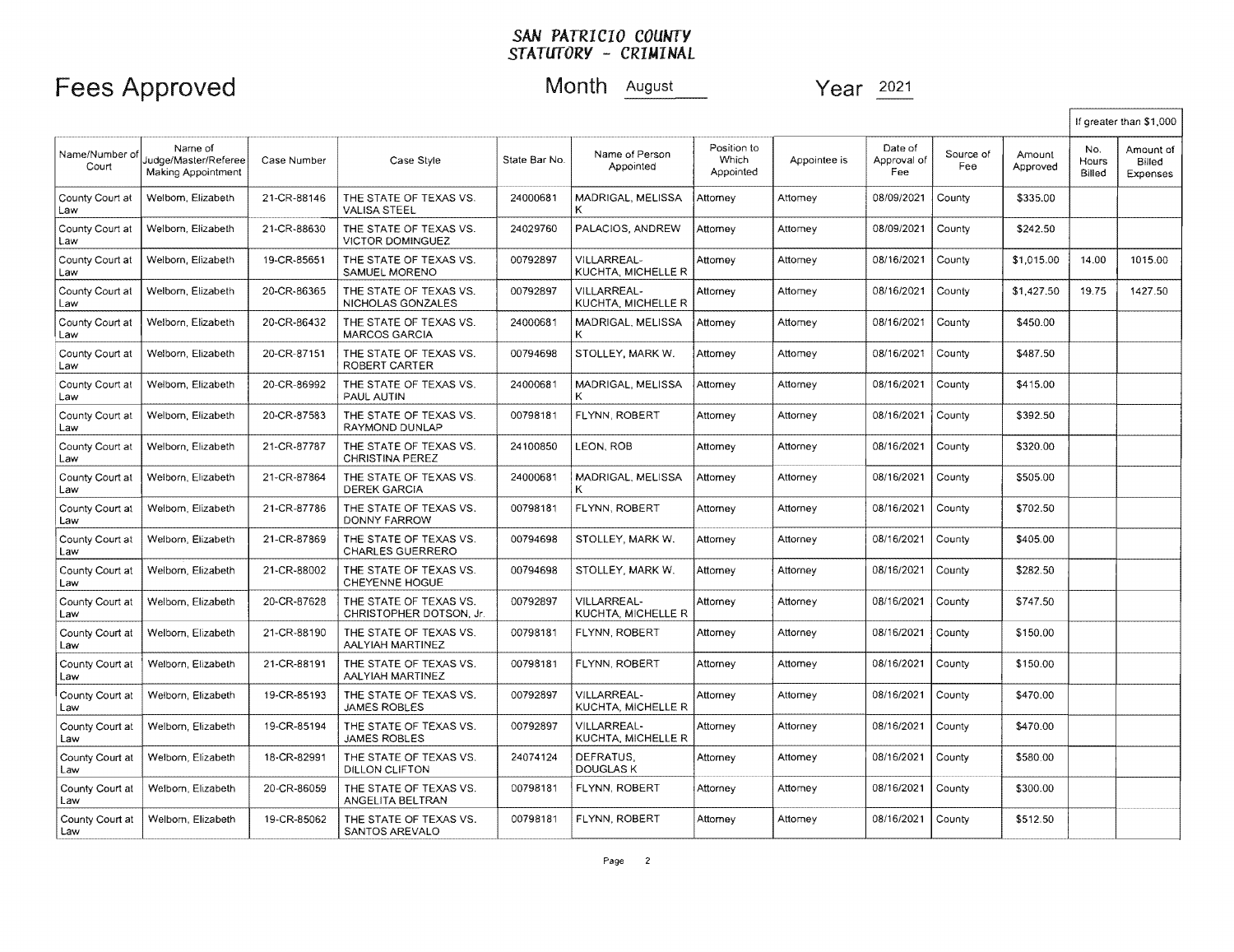|                         |                                                              |             |                                                   |               |                                          |                                   |              |                               |                  |                    |                        | If oreater than \$1,000         |
|-------------------------|--------------------------------------------------------------|-------------|---------------------------------------------------|---------------|------------------------------------------|-----------------------------------|--------------|-------------------------------|------------------|--------------------|------------------------|---------------------------------|
| Name/Number of<br>Court | Name of<br>Judge/Master/Referee<br><b>Making Appointment</b> | Case Number | Case Style                                        | State Bar No. | Name of Person<br>Appointed              | Position to<br>Which<br>Appointed | Appointee is | Date of<br>Approval of<br>Fee | Source of<br>Fee | Amount<br>Approved | No.<br>Hours<br>Billed | Amount of<br>Billed<br>Expenses |
| County Court at<br>Law  | Welborn, Elizabeth                                           | 20-CR-86909 | THE STATE OF TEXAS VS.<br>NICHOLAS GONZALES       | 00792897      | VILLARREAL-<br><b>KUCHTA, MICHELLE R</b> | Attorney                          | Attorney     | 08/16/2021                    | County           | \$1,427.50         | 19.75                  | 1427.50                         |
| County Court at<br>Law  | Welborn, Elizabeth                                           | 21-CR-88134 | THE STATE OF TEXAS VS.<br><b>DONNY FARROW</b>     | 00798181      | FLYNN, ROBERT                            | Attorney                          | Attorney     | 08/16/2021                    | County           | \$150.00           |                        |                                 |
| County Court at<br>Law  | Welborn, Elizabeth                                           | 21-CR-88138 | THE STATE OF TEXAS VS.<br><b>MATHEW KOBER</b>     | 00794698      | STOLLEY, MARK W.                         | Attornev                          | Attorney     | 08/16/2021                    | County           | \$105.00           |                        |                                 |
| County Court at<br>Law  | Welborn, Elizabeth                                           | 21-CR-88193 | THE STATE OF TEXAS VS.<br><b>CASSEY WRIGHT</b>    | 00794698      | STOLLEY, MARK W.                         | Attomey                           | Attorney     | 08/16/2021                    | County           | \$965,00           |                        |                                 |
| County Court at<br>Law  | Welborn, Elizabeth                                           | 21-CR-88194 | THE STATE OF TEXAS VS.<br><b>CASSEY WRIGHT</b>    | 00794698      | STOLLEY, MARK W.                         | Attorney                          | Attorney     | 08/16/2021                    | County           | \$150.00           |                        |                                 |
| County Court at<br>Law  | Welborn, Elizabeth                                           | 21-CR-88640 | THE STATE OF TEXAS VS.<br><b>JESSICA TORRES</b>   | 00792897      | <b>VILLARREAL-</b><br>KUCHTA, MICHELLE R | Attomey                           | Attorney     | 08/16/2021                    | County           | \$792.50           |                        |                                 |
| County Court at<br>Law  | Welborn, Elizabeth                                           | 21-CR-88647 | THE STATE OF TEXAS VS.<br><b>DONNY FARROW</b>     | 00798181      | FLYNN, ROBERT                            | Attorney                          | Attorney     | 08/16/2021                    | County           | \$150.00           |                        |                                 |
| County Court at<br>Law  | Welborn, Elizabeth                                           | 20-CR-86366 | THE STATE OF TEXAS VS.<br>NICHOLAS GONZALES       | 00792897      | VILLARREAL-<br>KUCHTA. MICHELLE R        | Attorney                          | Attorney     | 08/17/2021                    | County           | \$1,427.50         | 19.75                  | 1427.50                         |
| County Court at<br>Law  | Welborn, Elizabeth                                           | 20-CR-87615 | THE STATE OF TEXAS VS.<br>DALIA PULIDO            | 00794698      | STOLLEY, MARK W.                         | Attomey                           | Attorney     | 08/17/2021                    | County           | \$405.00           |                        |                                 |
| County Court at<br>Law  | Welborn, Elizabeth                                           | 21-CR-87900 | THE STATE OF TEXAS VS.<br><b>IDA SIERRA</b>       | 00794698      | STOLLEY, MARK W.                         | Attorney                          | Attorney     | 08/17/2021                    | County           | \$370.00           |                        |                                 |
| County Court at<br>Law  | Welborn, Elizabeth                                           | 21-CR-87868 | THE STATE OF TEXAS VS.<br><b>CHARLES GUERRERO</b> | 00794698      | STOLLEY, MARK W.                         | Attorney                          | Attorney     | 08/17/2021                    | County           | \$150.00           |                        |                                 |
| County Court at<br>Law  | Welborn, Elizabeth                                           | 21-CR-88099 | THE STATE OF TEXAS VS.<br><b>CARRIE HALL</b>      | 00794698      | STOLLEY, MARK W.                         | Attornev                          | Attorney     | 08/17/2021                    | County           | \$335.00           |                        |                                 |
| County Court at<br>Law  | Welborn, Elizabeth                                           | 21-CR-88189 | THE STATE OF TEXAS VS.<br>AALYIAH MARTINEZ        | 00798181      | FLYNN, ROBERT                            | Attorney                          | Attorney     | 08/17/2021                    | County           | \$435.00           |                        |                                 |
| County Court at<br>Law  | Welborn, Elizabeth                                           | 21-CR-88048 | THE STATE OF TEXAS VS.<br>KARRIE CHAVEZ           | 24074124      | DEFRATUS.<br>DOUGLAS K                   | Attorney                          | Attorney     | 08/17/2021                    | County           | \$510.00           |                        |                                 |
| County Court at<br>Law  | Welborn, Elizabeth                                           | 21-CR-88374 | THE STATE OF TEXAS VS.<br><b>JESSICA TORRES</b>   | 00792897      | VILLARREAL-<br>KUCHTA, MICHELLE R        | Attorney                          | Attorney     | 08/17/2021                    | County           | \$792.50           |                        |                                 |
| County Court at<br>Law  | Welborn, Elizabeth                                           | 21-CR-88133 | THE STATE OF TEXAS VS.<br>DONNY FARROW            | 00798181      | FLYNN, ROBERT                            | Attorney                          | Attorney     | 08/17/2021                    | County           | \$150.00           |                        |                                 |
| County Court at<br>Law  | Welborn, Elizabeth                                           | 21-CR-88140 | THE STATE OF TEXAS VS.<br><b>MATHEW KOBER</b>     | 00794698      | STOLLEY, MARK W.                         | Attorney                          | Attomey      | 08/17/2021                    | County           | \$315.00           |                        |                                 |
| County Court at<br>Law  | Welborn, Elizabeth                                           | 21-CR-88641 | THE STATE OF TEXAS VS.<br><b>JESSICA TORRES</b>   | 00792897      | <b>VILLARREAL-</b><br>KUCHTA, MICHELLE R | Attomey                           | Attorney     | 08/17/2021                    | County           | \$792.50           |                        |                                 |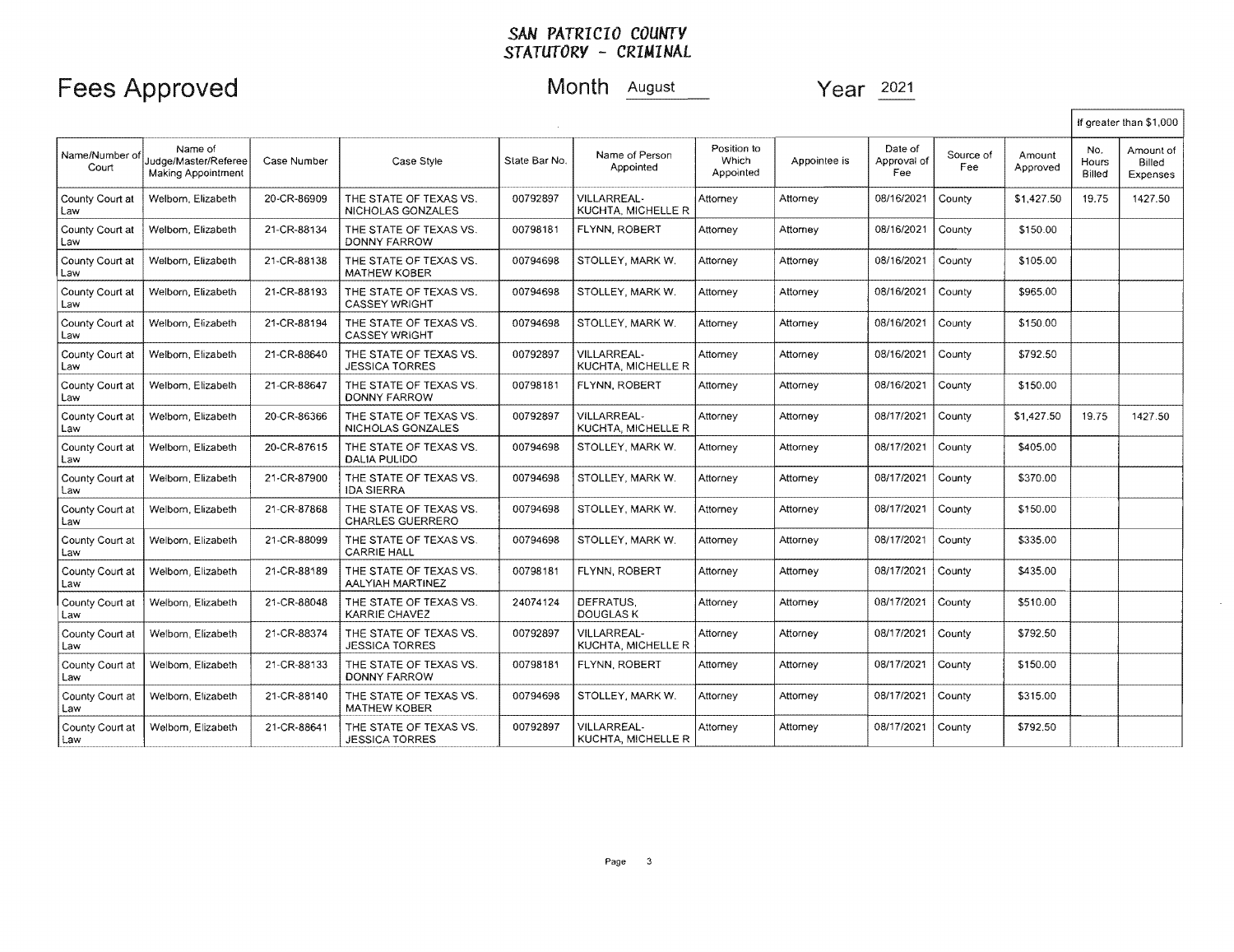# Appointments Approved Month August Year 2021

| Name/Number of<br>Court | Name of<br>Judge/Master/Referee<br>Making Appointment | Case Number | Case Style                                              | State Bar No. | Name of Person<br>Appointed                 | Position to Which<br>Appointed | Appointee is | Date of<br>Appointment |
|-------------------------|-------------------------------------------------------|-------------|---------------------------------------------------------|---------------|---------------------------------------------|--------------------------------|--------------|------------------------|
| County Court at<br>Law  | Welborn, Elizabeth                                    | 20-CR-87521 | THE STATE OF TEXAS VS. JOSE<br><b>SANCHEZ</b>           | 12221475      | LERMA, RUBEN R.,<br>Jr.                     | Attorney                       | Attomey      | 08/04/2021             |
| County Court at<br>Law  | Welborn, Elizabeth                                    | 20-CR-86963 | THE STATE OF TEXAS VS. ERNESTO<br>PEREZ. Jr.            | 00794698      | STOLLEY, MARK W.                            | Attorney                       | Attorney     | 08/06/2021             |
| County Court at<br>Law  | Welborn, Elizabeth                                    | 19-CR-84358 | THE STATE OF TEXAS VS. AUGUST<br><b>FLETCHER POWELL</b> | 00798181      | FLYNN, ROBERT                               | Attorney                       | Attorney     | 08/06/2021             |
| County Court at<br>Law  | Welborn, Elizabeth                                    | 21-CR-88599 | THE STATE OF TEXAS VS. BOBBY<br><b>RODRIGUEZ</b>        | 00792897      | <b>VILLARREAL-</b><br>KUCHTA, MICHELLE<br>R | Attorney                       | Attorney     | 08/09/2021             |
| County Court at<br>Law  | Welborn, Elizabeth                                    | 21-CR-88577 | THE STATE OF TEXAS VS. EDELENA<br>CANALES               | 00789274      | EASTWOOD.<br><b>SANDRA</b>                  | Attorney                       | Attorney     | 08/09/2021             |
| County Court at<br>Law  | Welborn, Elizabeth                                    | 21-CR-88628 | THE STATE OF TEXAS VS. MAKAYLA<br><b>TYLER</b>          | 24029760      | PALACIOS.<br>ANDREW                         | Attorney                       |              | 08/09/2021             |
| County Court at<br>Law  | Welborn, Elizabeth                                    | 21-CR-88781 | THE STATE OF TEXAS VS. CARRIE<br>VALLE                  | 50511851      | GRAHAM, CORETTA                             | Attorney                       | Attorney     | 08/09/2021             |
| County Court at<br>Law  | Welborn, Elizabeth                                    | 21-CR-88507 | THE STATE OF TEXAS VS. JESSE<br><b>FOLEY</b>            | 24000681      | MADRIGAL.<br><b>MELISSA K</b>               | Attorney                       | Attorney     | 08/09/2021             |
| County Court at<br>Law  | Welborn, Elizabeth                                    | 21-CR-88691 | THE STATE OF TEXAS VS. HARLEY<br>POOL                   | 24100850      | LEON, ROB                                   | Attorney                       | Attorney     | 08/09/2021             |
| County Court at<br>Law  | Welborn, Elizabeth                                    | 21-CR-88510 | THE STATE OF TEXAS VS. MARIAH<br><b>CUELLAR</b>         | 24037766      | ZAPATA, RICHARD<br>D.                       | Attorney                       | Attorney     | 08/09/2021             |
| County Court at<br>Law  | Welborn, Elizabeth                                    | 21-CR-88588 | THE STATE OF TEXAS VS. RAYMOND<br>LOPEZ, III            | 00789274      | EASTWOOD.<br>SANDRA                         | Attorney                       | Attorney     | 08/09/2021             |
| County Court at<br>Law  | Welborn, Elizabeth                                    | 21-CR-88620 | THE STATE OF TEXAS VS. KATHLEEN<br><b>FINNEY</b>        | 20344300      | <b>TURPEN, STANLEY</b><br>A                 | Attorney                       | Attorney     | 08/09/2021             |
| County Court at<br>Law  | Welborn, Elizabeth                                    | 21-CR-88621 | THE STATE OF TEXAS VS. KATHLEEN<br><b>FINNEY</b>        | 20344300      | <b>TURPEN, STANLEY</b>                      | Attorney                       | Attorney     | 08/09/2021             |
| County Court at<br>Law  | Welborn, Elizabeth                                    | 21-CR-88622 | THE STATE OF TEXAS VS. KATHLEEN<br><b>FINNEY</b>        | 20344300      | TURPEN, STANLEY<br>А                        | Attorney                       | Attorney     | 08/09/2021             |
| County Court at<br>Law  | Welborn, Elizabeth                                    | 21-CR-88589 | THE STATE OF TEXAS VS. RAYMOND<br>LOPEZ, III            | 00789274      | EASTWOOD.<br><b>SANDRA</b>                  | Attorney                       | Attorney     | 08/09/2021             |
| County Court at<br>Law  | Welborn, Elizabeth                                    | 21-CR-88643 | THE STATE OF TEXAS VS. OMAR<br><b>MILLAN URBINA</b>     | 24029760      | PALACIOS.<br><b>ANDREW</b>                  | Attorney                       | Attorney     | 08/09/2021             |
| County Court at<br>Law  | Welborn, Elizabeth                                    | 21-CR-88584 | THE STATE OF TEXAS VS. JUSTIN<br><b>HINOJOSA</b>        | 24074124      | DEFRATUS,<br>DOUGLAS K                      | Attorney                       | Attorney     | 08/09/2021             |
| County Court at<br>Law  | Welborn, Elizabeth                                    | 21-CR-88579 | THE STATE OF TEXAS VS. ROSA<br><b>CORONA</b>            | 12221475      | LERMA, RUBEN                                | Attorney                       | Attorney     | 08/09/2021             |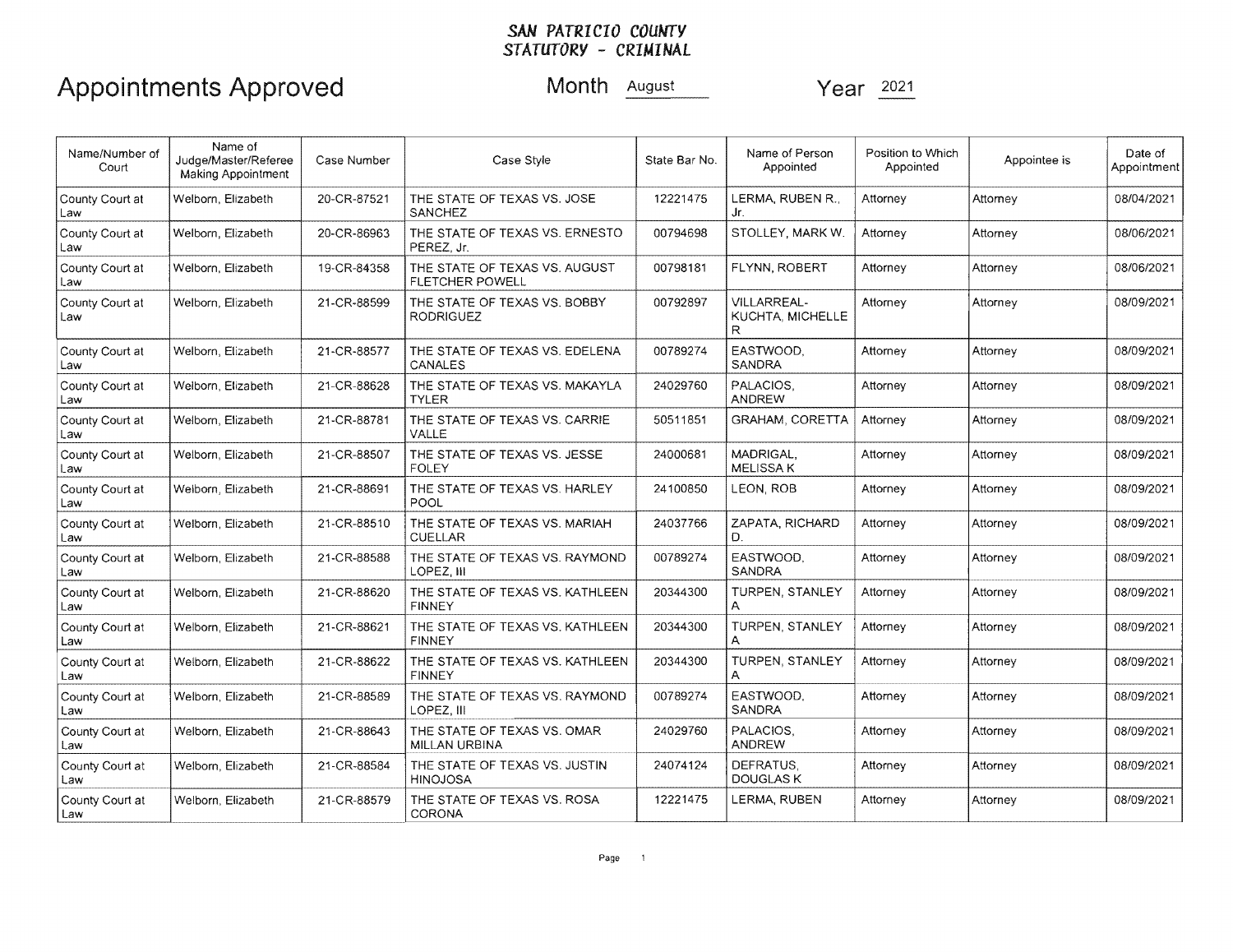## Appointments Approved Month **August** Year  $\frac{2021}{2021}$

| Name/Number of<br>Court | Name of<br>Judge/Master/Referee<br><b>Making Appointment</b> | Case Number | Case Style                                          | State Bar No. | Name of Person<br>Appointed                        | Position to Which<br>Appointed | Appointee is | Date of<br>Appointment |
|-------------------------|--------------------------------------------------------------|-------------|-----------------------------------------------------|---------------|----------------------------------------------------|--------------------------------|--------------|------------------------|
| County Court at<br>Law  | Welborn, Elizabeth                                           | 21-CR-88585 | THE STATE OF TEXAS VS. ROSA<br><b>CORONA</b>        | 12221475      | LERMA, RUBEN                                       | Attorney                       | Attorney     | 08/09/2021             |
| County Court at<br>Law  | Welborn, Elizabeth                                           | 21-CR-88669 | THE STATE OF TEXAS VS. DARYL<br>ORTIZ               | 00792897      | <b>VILLARREAL-</b><br><b>KUCHTA, MICHELLE</b><br>R | Attorney                       | Attorney     | 08/09/2021             |
| County Court at<br>Law  | Welborn, Elizabeth                                           | 21-CR-88629 | THE STATE OF TEXAS VS. JOSE<br>YOUNG                | 50511851      | <b>GRAHAM, CORETTA</b>                             | Attorney                       | Attorney     | 08/09/2021             |
| County Court at<br>Law  | Welborn, Elizabeth                                           | 21-CR-88706 | THE STATE OF TEXAS VS. JOANNA<br><b>HERNANDEZ</b>   | 00794698      | STOLLEY, MARK W.                                   | Attorney                       | Attorney     | 08/09/2021             |
| County Court at<br>Law  | Welborn, Elizabeth                                           | 21-CR-88500 | THE STATE OF TEXAS VS. JOHN<br><b>HERNANDEZ</b>     | 20344300      | TURPEN, STANLEY<br>A                               | Attorney                       | Attorney     | 08/09/2021             |
| County Court at<br>Law  | Welborn, Elizabeth                                           | 21-CR-88501 | THE STATE OF TEXAS VS. JOHN<br><b>HERNANDEZ</b>     | 20344300      | TURPEN, STANLEY<br>A                               | Attorney                       |              | 08/09/2021             |
| County Court at<br>Law  | Welborn, Elizabeth                                           | 21-CR-88761 | THE STATE OF TEXAS VS. BENITO<br><b>MARTINEZ</b>    | 24037766      | ZAPATA, RICHARD<br>D.                              | Attorney                       | Attorney     | 08/10/2021             |
| County Court at<br>Law  | Welborn, Elizabeth                                           | 21-CR-88784 | THE STATE OF TEXAS VS. ELIJAH<br><b>RIGGINS</b>     | 24000668      | STORY, JAMES, II                                   | Attorney                       | Attorney     | 08/11/2021             |
| County Court at<br>Law  | Welborn, Elizabeth                                           | 21-CR-88762 | THE STATE OF TEXAS VS. JACOB<br><b>MALDONADO</b>    | 24074124      | DEFRATUS,<br><b>DOUGLASK</b>                       | Attorney                       | Attorney     | 08/11/2021             |
| County Court at<br>Law  | Welborn, Elizabeth                                           | 21-CR-88773 | THE STATE OF TEXAS VS. BARON<br><b>GARCIA</b>       | 00794698      | STOLLEY, MARK W.                                   | Attorney                       | Attorney     | 08/16/2021             |
| County Court at<br>Law  | Welborn, Elizabeth                                           | 21-CR-88387 | THE STATE OF TEXAS VS. AMANDA<br><b>HERNANDEZ</b>   | 20344300      | <b>TURPEN, STANLEY</b><br>Α                        | Attorney                       | Attorney     | 08/16/2021             |
| County Court at<br>Law  | Welborn, Elizabeth                                           | 21-CR-88787 | THE STATE OF TEXAS VS.<br><b>ESMERALDA CISNEROS</b> | 00798181      | FLYNN, ROBERT                                      | Attorney                       | Attorney     | 08/16/2021             |
| County Court at<br>Law  | Welborn, Elizabeth                                           | 21-CR-88788 | THE STATE OF TEXAS VS.<br><b>ESMERALDA CISNEROS</b> | 00798181      | FLYNN, ROBERT                                      | Attorney                       | Attorney     | 08/16/2021             |
| County Court at<br>Law  | Welborn, Elizabeth                                           | 21-CR-88789 | THE STATE OF TEXAS VS, SANTOS<br><b>CHAVEZ</b>      | 00794698      | STOLLEY, MARK W.                                   | Attorney                       | Attomey      | 08/16/2021             |
| County Court at<br>Law  | Welborn, Elizabeth                                           | 21-CR-88771 | THE STATE OF TEXAS VS. OSCAR<br>CASTRO              | 50511851      | <b>GRAHAM, CORETTA</b>                             | Attorney                       | Attornev     | 08/16/2021             |
| County Court at<br>Law  | Welborn, Elizabeth                                           | 21-CR-88790 | THE STATE OF TEXAS VS. SANTOS<br><b>CHAVEZ</b>      | 00794698      | STOLLEY, MARK W.                                   | Attorney                       | Attornev     | 08/16/2021             |
| County Court at<br>Law  | Welborn, Elizabeth                                           | 21-CR-88196 | THE STATE OF TEXAS VS. ODESA<br>LUCIO               | 12221475      | LERMA, RUBEN                                       | Attorney                       | Attorney     | 08/16/2021             |
| County Court at<br>Law  | Welborn, Elizabeth                                           | 21-CR-88804 | THE STATE OF TEXAS VS. JUAN<br><b>HERNANDEZ</b>     | 24100850      | <b>LEON, ROB</b>                                   | Attorney                       | Attorney     | 08/16/2021             |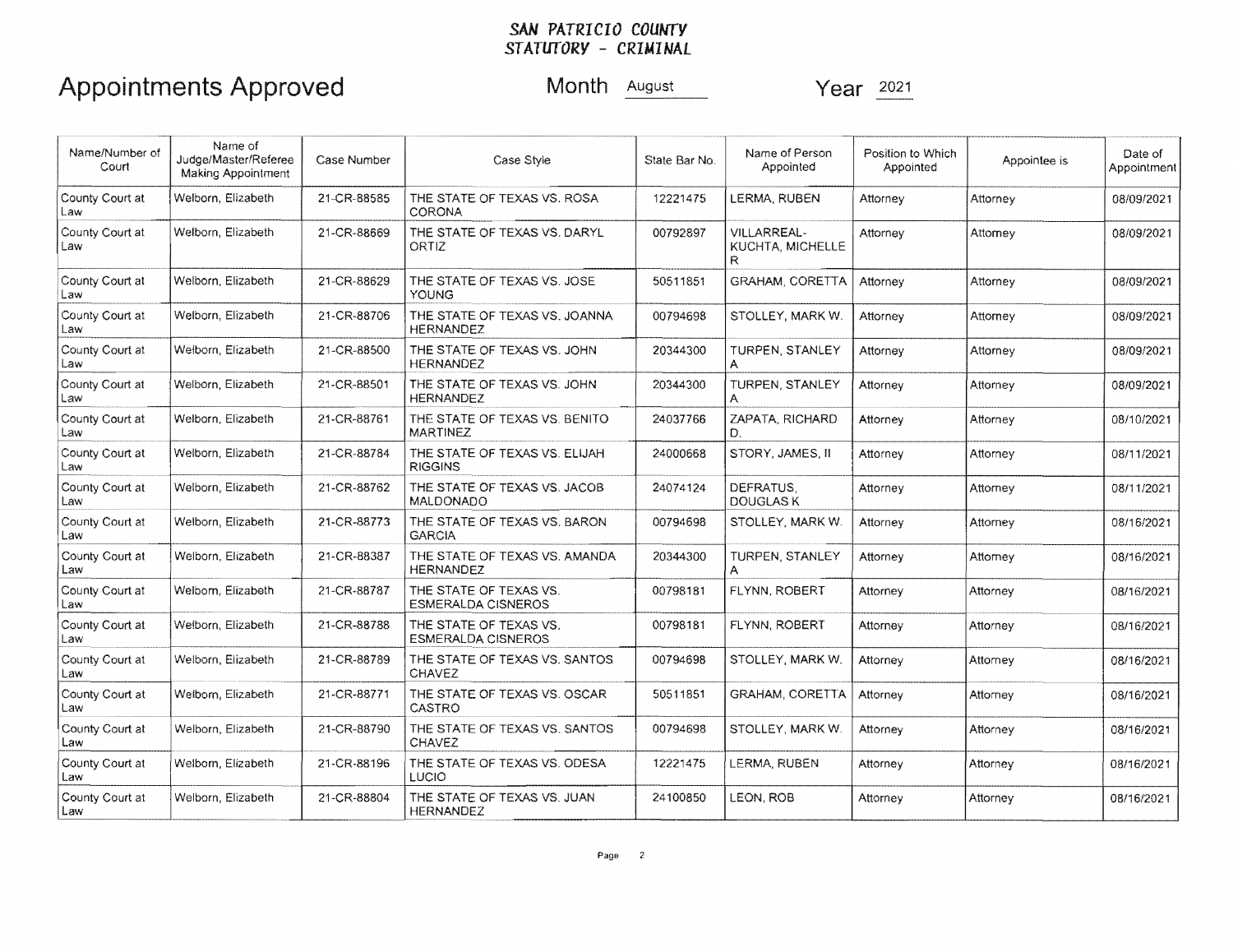# Appointments Approved Month August Year 2021

| Name/Number of<br>Court | Name of<br>Judge/Master/Referee<br>Making Appointment | Case Number | Case Style                                               | Name of Person<br>State Bar No.<br>Appointed |                                      | Position to Which<br>Appointed | Appointee is | Date of<br>Appointment |
|-------------------------|-------------------------------------------------------|-------------|----------------------------------------------------------|----------------------------------------------|--------------------------------------|--------------------------------|--------------|------------------------|
| County Court at<br>Law  | Welborn, Elizabeth                                    | 21-CR-88709 | THE STATE OF TEXAS VS. KEVIN<br><b>USSERY</b>            | 24037766                                     | ZAPATA, RICHARD<br>D.                | Attorney                       | Attorney     | 08/16/2021             |
| County Court at<br>Law  | Welborn, Elizabeth                                    | 18-CR-83354 | THE STATE OF TEXAS VS. JOSE<br>SUAREZ. Jr.               | 00792897                                     | VILLARREAL-<br>KUCHTA, MICHELLE<br>R | Attorney                       | Attorney     | 08/16/2021             |
| County Court at<br>Law  | Welborn, Elizabeth                                    | 20-CR-86571 | THE STATE OF TEXAS VS. JOE<br>MARTINEZ, Jr.              | 24037766                                     | ZAPATA, RICHARD<br>D.                | Attorney                       | Attorney     | 08/17/2021             |
| County Court at<br>Law  | Welborn, Elizabeth                                    | 20-CR-86877 | THE STATE OF TEXAS VS. JOE<br>MARTINEZ, Jr.              | 24037766                                     | ZAPATA, RICHARD<br>D.                | Attorney                       | Attorney     | 08/17/2021             |
| County Court at<br>Law  | Welborn, Elizabeth                                    | 21-CR-88724 | THE STATE OF TEXAS VS. FERNANDO<br><b>BENTANCUR, III</b> | 24074124                                     | DEFRATUS,<br><b>DOUGLASK</b>         | Attorney                       | Attorney     | 08/18/2021             |
| County Court at<br>Law  | Welborn, Elizabeth                                    | 21-CR-88364 | THE STATE OF TEXAS VS. PETE<br><b>GONZALES, III</b>      | 12221475                                     | LERMA, RUBEN R.,<br>Jr.              | Attorney                       | Attomey      | 08/18/2021             |
| County Court at<br>Law  | Welborn, Elizabeth                                    | 21-CR-87662 | THE STATE OF TEXAS VS. NIKOLAS<br><b>VILLEGAS</b>        | 24100850                                     | LEON. ROB                            | Attorney                       | Attorney     | 08/18/2021             |
| County Court at<br>Law  | Welborn, Elizabeth                                    | 21-CR-88814 | THE STATE OF TEXAS VS. FERNANDO<br><b>BENTANCUR. III</b> | 24074124                                     | DEFRATUS.<br><b>DOUGLAS K</b>        | Attorney                       | Attorney     | 08/18/2021             |
| County Court at<br>Law  | Welborn, Elizabeth                                    | 21-CR-88815 | THE STATE OF TEXAS VS. FERNANDO<br><b>BENTANCUR. III</b> | 24074124                                     | DEFRATUS.<br><b>DOUGLAS K</b>        | Attorney                       | Attorney     | 08/18/2021             |
| County Court at<br>Law  | Welborn, Elizabeth                                    | 20-CR-86733 | THE STATE OF TEXAS VS. ANDREW<br>CAVAZOS                 | 24074124                                     | DEFRATUS.<br><b>DOUGLAS K</b>        | Attorney                       | Attorney     | 08/19/2021             |
| County Court at<br>Law  | Welborn, Elizabeth                                    | 21-CR-87718 | THE STATE OF TEXAS VS, KRICHELLE<br>DE LOS SANTOS        | 20344300                                     | TURPEN, STANLEY<br>A                 | Attorney                       | Attorney     | 08/20/2021             |
| County Court at<br>Law  | Welborn, Elizabeth                                    | 21-CR-87653 | THE STATE OF TEXAS VS. CONG<br>TRAN                      | 12221475                                     | LERMA, RUBEN R.,<br>Jr.              | Attorney                       | Attorney     | 08/20/2021             |
| County Court at<br>Law  | Welborn, Elizabeth                                    | 21-CR-88740 | THE STATE OF TEXAS VS. FRANKEE<br><b>RODRIGUEZ</b>       | 00798181                                     | FLYNN, ROBERT                        | Attorney                       | Attorney     | 08/23/2021             |
| County Court at<br>Law  | Welborn. Elizabeth                                    | 21-CR-88522 | THE STATE OF TEXAS VS. FAUSTINA<br><b>HINOJOSA</b>       | 20344300                                     | <b>TURPEN, STANLEY</b><br>A.         | Attorney                       | Attorney     | 08/23/2021             |
| County Court at<br>Law  | Welborn, Elizabeth                                    | 21-CR-88677 | THE STATE OF TEXAS VS. ERIK<br><b>SEWELL</b>             | 00792897                                     | VILLARREAL-<br>KUCHTA, MICHELLE<br>R | Attorney                       | Attorney     | 08/23/2021             |
| County Court at<br>Law  | Welborn, Elizabeth                                    | 21-CR-88791 | THE STATE OF TEXAS VS. NOAH<br>SILVA                     | 50511851                                     | <b>GRAHAM, CORETTA</b>               | Attorney                       | Attorney     | 08/23/2021             |
| County Court at<br>Law  | Welborn, Elizabeth                                    | 21-CR-87923 | THE STATE OF TEXAS VS. ROSA RUIZ                         | 00789274                                     | EASTWOOD,<br><b>SANDRA</b>           | Attorney                       | Attorney     | 08/23/2021             |
| County Court at<br>Law  | Welborn, Elizabeth                                    | 21-CR-87672 | THE STATE OF TEXAS VS. JOHN<br><b>SUNIGA</b>             | 24074124                                     | DEFRATUS.<br><b>DOUGLAS K</b>        | Attorney                       | Attorney     | 08/23/2021             |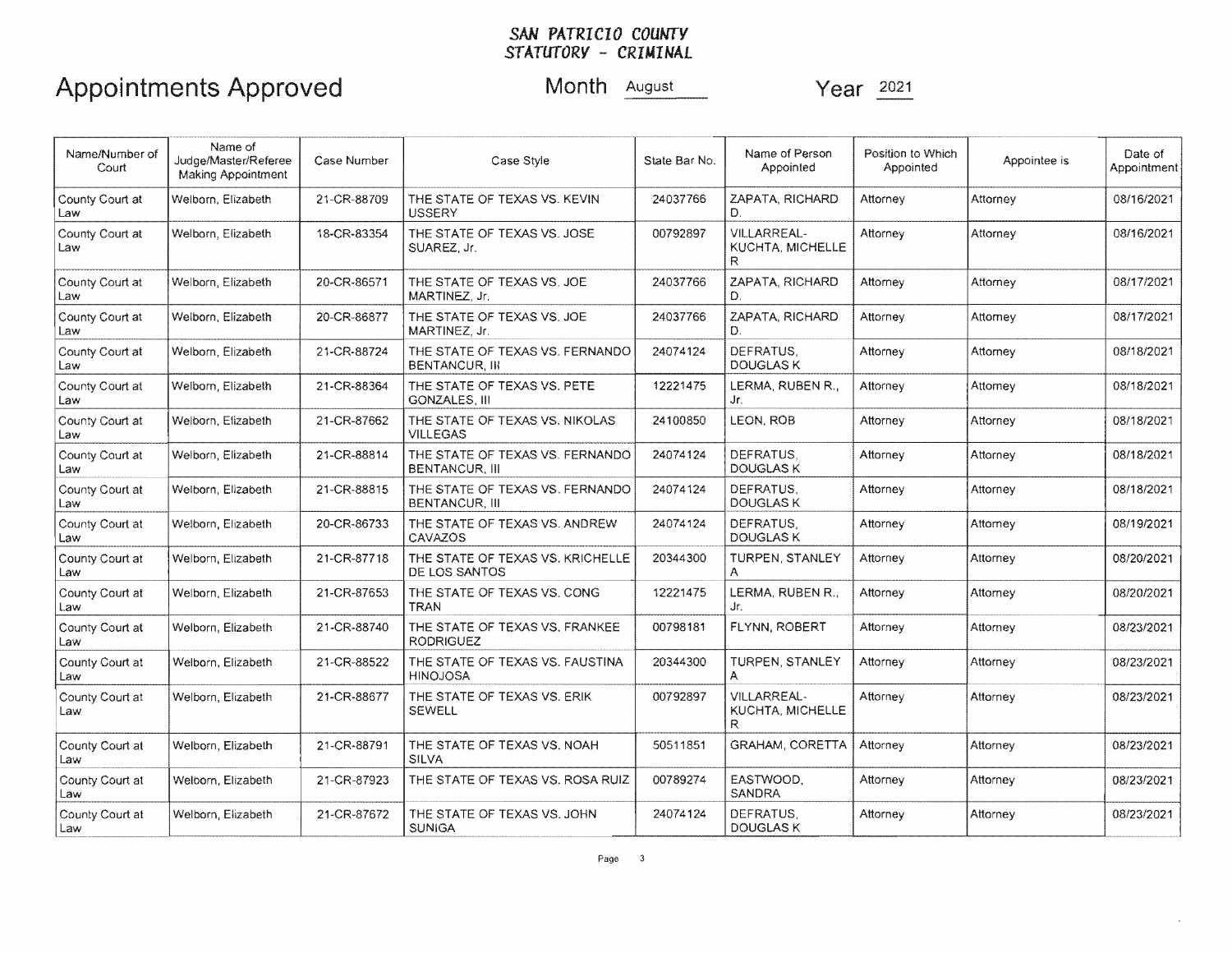## Appointments Approved Month August Year 2021

| Name/Number of<br>Court  | Name of<br>Judge/Master/Referee<br>Making Appointment | Case Number | Case Style                                              | State Bar No. | Name of Person<br>Appointed          | Position to Which<br>Appointed | Appointee is | Date of<br>Appointment |
|--------------------------|-------------------------------------------------------|-------------|---------------------------------------------------------|---------------|--------------------------------------|--------------------------------|--------------|------------------------|
| County Court at<br>Law   | Welborn, Elizabeth                                    | 21-CR-87673 | THE STATE OF TEXAS VS. JOHN<br><b>SUNIGA</b>            | 24074124      | DEFRATUS.<br><b>DOUGLAS K</b>        | Attorney                       | Attorney     | 08/23/2021             |
| County Court at<br>l Law | Welborn, Elizabeth                                    | 21-CR-88707 | THE STATE OF TEXAS VS, NAYSHA<br><b>NEGRON MARTINEZ</b> | 24037766      | ZAPATA, RICHARD<br>D.                | Attorney                       | Attornev     | 08/23/2021             |
| County Court at<br>Law   | Welborn, Elizabeth                                    | 21-CR-88275 | THE STATE OF TEXAS VS. DANIEL<br>FUENTES. III           | 24062782      | HINKLE, R. KYLE                      | Attorney                       | Attorney     | 08/26/2021             |
| County Court at<br>Law   | Welborn, Elizabeth                                    | 21-CR-88288 | THE STATE OF TEXAS VS. DANIEL<br><b>FUENTES, III</b>    | 24062782      | HINKLE, R. KYLE                      | Attorney                       | Attorney     | 08/26/2021             |
| County Court at<br>Law   | Welborn, Elizabeth                                    | 20-CR-86583 | THE STATE OF TEXAS VS. SABINA<br><b>RUIZ</b>            | 24037377      | RODRIGUE, ADAM                       | Attorney                       | Attorney     | 08/26/2021             |
| County Court at<br>Law   | Welborn, Elizabeth                                    | 21-CR-88831 | THE STATE OF TEXAS VS. MICHAEL<br>DELAROSA. II          | 20344300      | <b>TURPEN, STANLEY</b>               | Attorney                       | Attorney     | 08/30/2021             |
| County Court at<br>Law   | Welborn, Elizabeth                                    | 20-CR-86978 | THE STATE OF TEXAS VS. PATRICK<br><b>WEATHERSBY</b>     | 12221475      | LERMA, RUBEN                         | Attorney                       | Attorney     | 08/30/2021             |
| County Court at<br>Law   | Welbom, Elizabeth                                     | 21-CR-88330 | THE STATE OF TEXAS VS. SEVASTIAN<br><b>MESA</b>         | 50511851      | GRAHAM, CORETTA                      | Attorney                       | Attorney     | 08/30/2021             |
| County Court at<br>Law   | Welborn, Elizabeth                                    | 20-CR-86222 | THE STATE OF TEXAS VS. JONPAUL<br><b>SNODGRASS</b>      | 00794698      | STOLLEY, MARK W.                     | Attorney                       | Attorney     | 08/30/2021             |
| County Court at<br>Law   | Welborn, Elizabeth                                    | 20-CR-86950 | THE STATE OF TEXAS VS, DESIRAY<br>PEPPERS               | 00792897      | VILLARREAL-<br>KUCHTA, MICHELLE<br>R | Attorney                       | Attorney     | 08/31/2021             |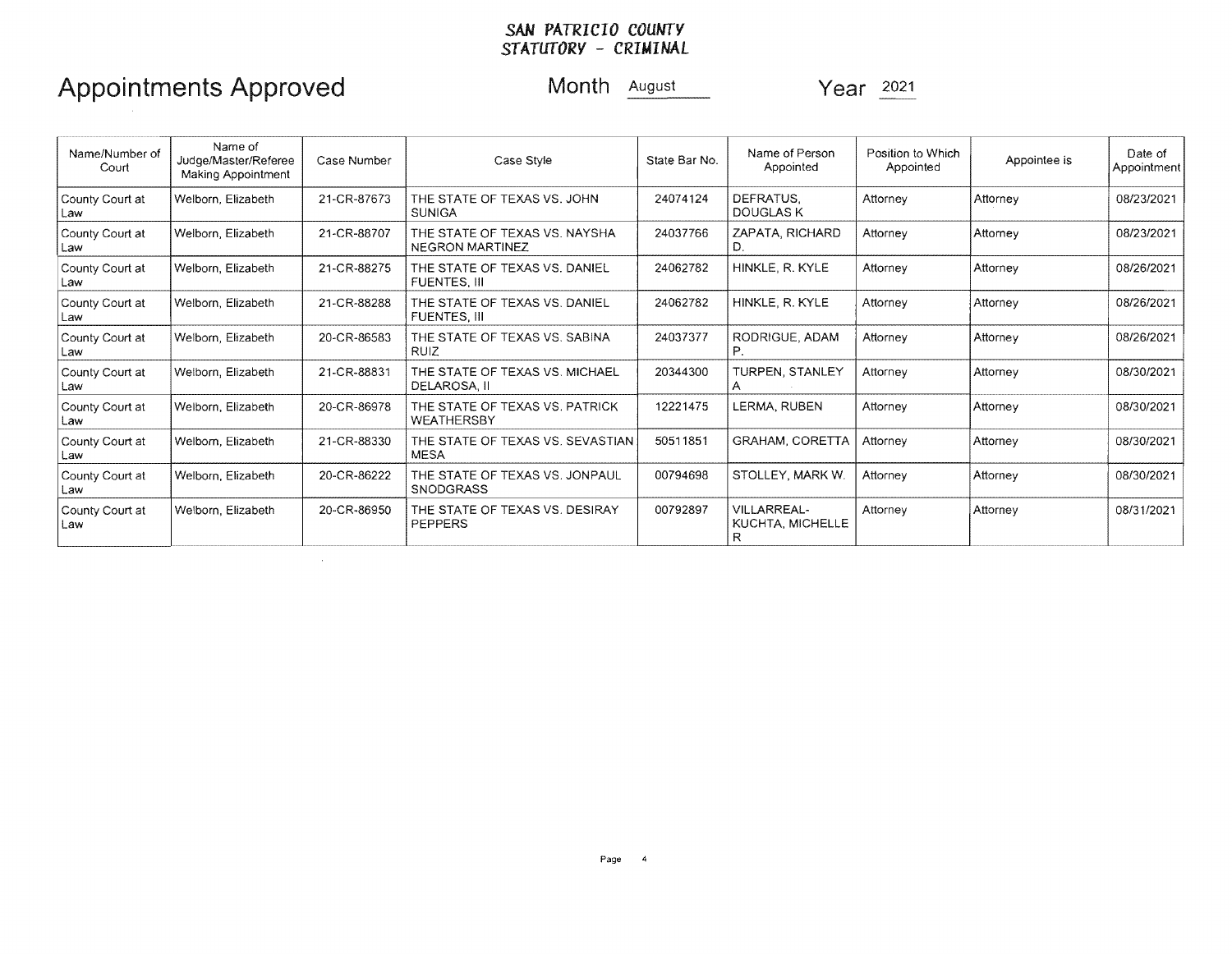## **Fees Approved Month <u>August</u> Year 2021**

|                         |                                                                   |             |            |               |                             |                                   |              |                               | If greater than \$1,000 |                    |                        |                                   |
|-------------------------|-------------------------------------------------------------------|-------------|------------|---------------|-----------------------------|-----------------------------------|--------------|-------------------------------|-------------------------|--------------------|------------------------|-----------------------------------|
| Name/Number of<br>Court | Name of<br>"  Judge/Master/Referee  <br><b>Making Appointment</b> | Case Number | Case Style | State Bar No. | Name of Person<br>Appointed | Position to<br>Which<br>Appointed | Appointee is | Date of<br>Approval of<br>Fee | Source of<br>Fee        | Amount<br>Approved | No.<br>Hours<br>Billec | Amount of  <br>Billed<br>Expenses |
|                         |                                                                   |             |            |               |                             |                                   |              |                               |                         |                    |                        |                                   |